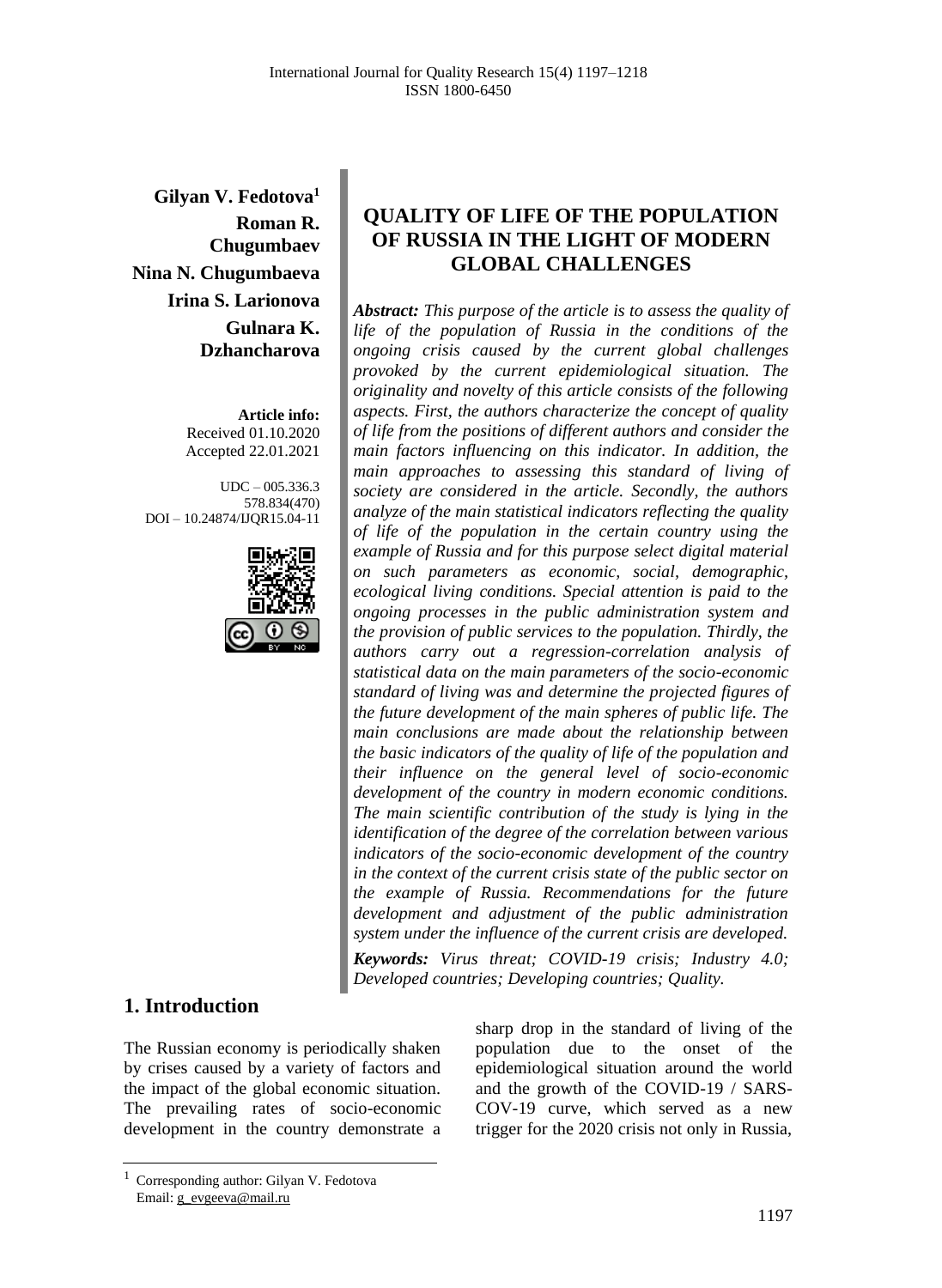

but also in many foreign countries. The emerging trends of world integration and globalization of world economic ties between states in the last decades of the 21st century were broken by the new shock events of 2020.

Due to the difficult epidemiological situation, the leaders of many countries were forced to close their borders, introduce strict quarantine measures and suspend international transit cargo turnover, including food. Under the influence of these events, Russia, like many countries, is introducing a paternalistic economic policy aimed at protecting its own food markets and national economic security, as well as the safety of life and the health of citizens.

The COVID-2019 pandemic actually affected about 31 million people around the world in 10 months. At the time of this investigation was occurred, 31791184 people in the world fell ill, 975332 people died and 21899669 people recovered by September 24, 2020 according to operational data from Johns Hopkins University, WHO and the Ministry of Health of Russia. In fact, the percentage of deaths in the world is about 3.07%, but this virus is only 17th among the most deadly diseases in the world, according to WHO. The USA, India, Brazil remain among the leading countries in terms of incidence. Russia ranks 4th in terms of the number of cases in this rating (Fig. 1).



**Figure 1**. Morbidity statistics in the context of the COVID-19 pandemic Source: plotted by the authors based on materials Coronavirus - countries overview table. URL: https://meduza.io/feature/2020/03/05/poslednie-dannye-po-koronavirusu-vo-vsem-mire-tablitsa

The world community is concerned about the current situation in the world and the problems associated with the introduction of forced quarantine measures and the growing rate of social cleavages and distancing. A large number of publications on this topic prove the interest to it and the concern of the scientific community in it. The ongoing process of increasing epidemiological threats is an irreversible process that can only be partially controlled and contained by the efforts of all world countries.

The existing economic statistics do not provide complete information about the current situation in the private sector. That fact greatly complicates the search and an

objective analysis of the situation, therefore, in the study we will rely on the operational data provided by various rating services and agencies. This analysis is necessary to understand the living standards of the country's population and to forecast its further development in the light of growing global threats, the main of which is the epidemiological factor and the fall in Russian oil prices. The introduction of a selfisolation regime from March 26, 2020 severely limited the population's ability to maintain the level of effective demand in the country. Due to the forced isolation regime, some sectors of the economy (services, entertainment and sport) suffered heavy

 *G.V. Fedotova, Roman R. Chugumbaev, Nina N. Chugumbaeva, Irina S. Larionova,*  1198 *Gulnara K. Dzhancharova*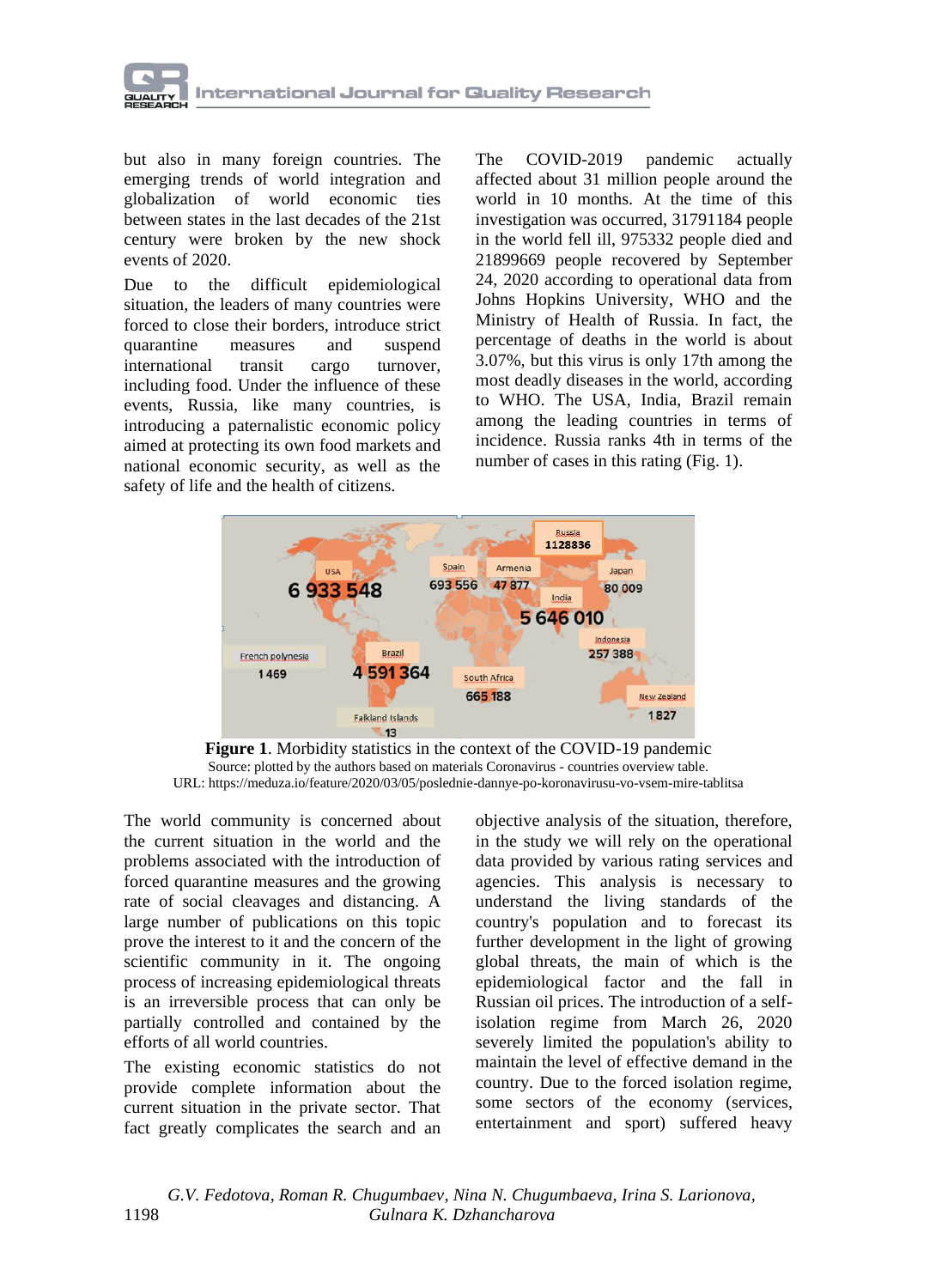losses, up to complete bankruptcy and workers of these enterprises lost their work. These factors had a negative impact on the public mood and provoked expressions of social discontent and mass protests.

The Russian government implemented a number of social support measures for the population and business to stabilize the current crisis situation. The epidemiological shock experienced by many countries revealed many hidden problems in the field of health care, social security, education and in the system of providing state and public services. Trends in the country's socioeconomic development and the current level of financial security in society determine the signs of a new economic crisis of a global nature.

We will learn the scale of the latest economic crisis in some distant future, the horizons of which largely depend on the dynamics of the epidemiological curve not only in our country, but also throughout the world. Likewise, the effectiveness of the undertaken protective measures has yet to be assessed. After that, recovery measures will also be required, since the way out of the current extraordinary regime will not be easy.

In this regard, the subject of this article  $-$  the quality of life of the population will be considered in various aspects forming this important characteristic of national life. In addition, the events and trends appeared in the world community under the influence of an acute epidemiological situation are investigated in this article.

To determine the content of the concept of "quality of life of the population" it is necessary to define the concept of "quality" and separately "quality of life".

The quality is a combination of various characteristics of the investigated object, which characterize its ability to meet the established and expected consumer requirements. In this regard, consumers can be individuals, the population of different territories or organizations of various forms

of ownership as participants in socioeconomic relations.

The quality of life  $-$  is a set of characteristics of social life associated with the ability to meet the needs of individuals and the population in the present and future.

A comprehensive assessment of this socioeconomic category should be carried out based on a number of special principles:

- comprehensive assessment of various parameters in order to take into account many aspects of the public life. The complexity of the current situation in the economic provision of society should be also analyzed;

- complex consideration of objective and subjective factors and processes of public life with the identification of the relationships between these factors;

- universality – the usage of a universal set of objective and subjective indicators;

taking into account the specifics of the investigated object – applying of a differential approach to the study of the quality of life in different territories in different socio-economic conditions.

In the system of modern socio-economic processes, the category "quality of life of the population" can be considered in terms of two main scientific approaches:

- as a set of various indicators, determined by means of a system of indicators recommended by the UN/OECD (United Nations / Organization for Economic Cooperation and Development);

- establishment of a composite index of the level and the quality of life based on individual indicators.

As practice shows, the existing methods are based on the analysis of a certain list of indicators of the country's socio-economic development, which reflect the real situation in the country. To form an overall picture of the current situation, it is necessary not only to analyze them, but in fact to predict their future state under the influence of risk factors. Therefore, from our point of view, it is so important to determine the socio-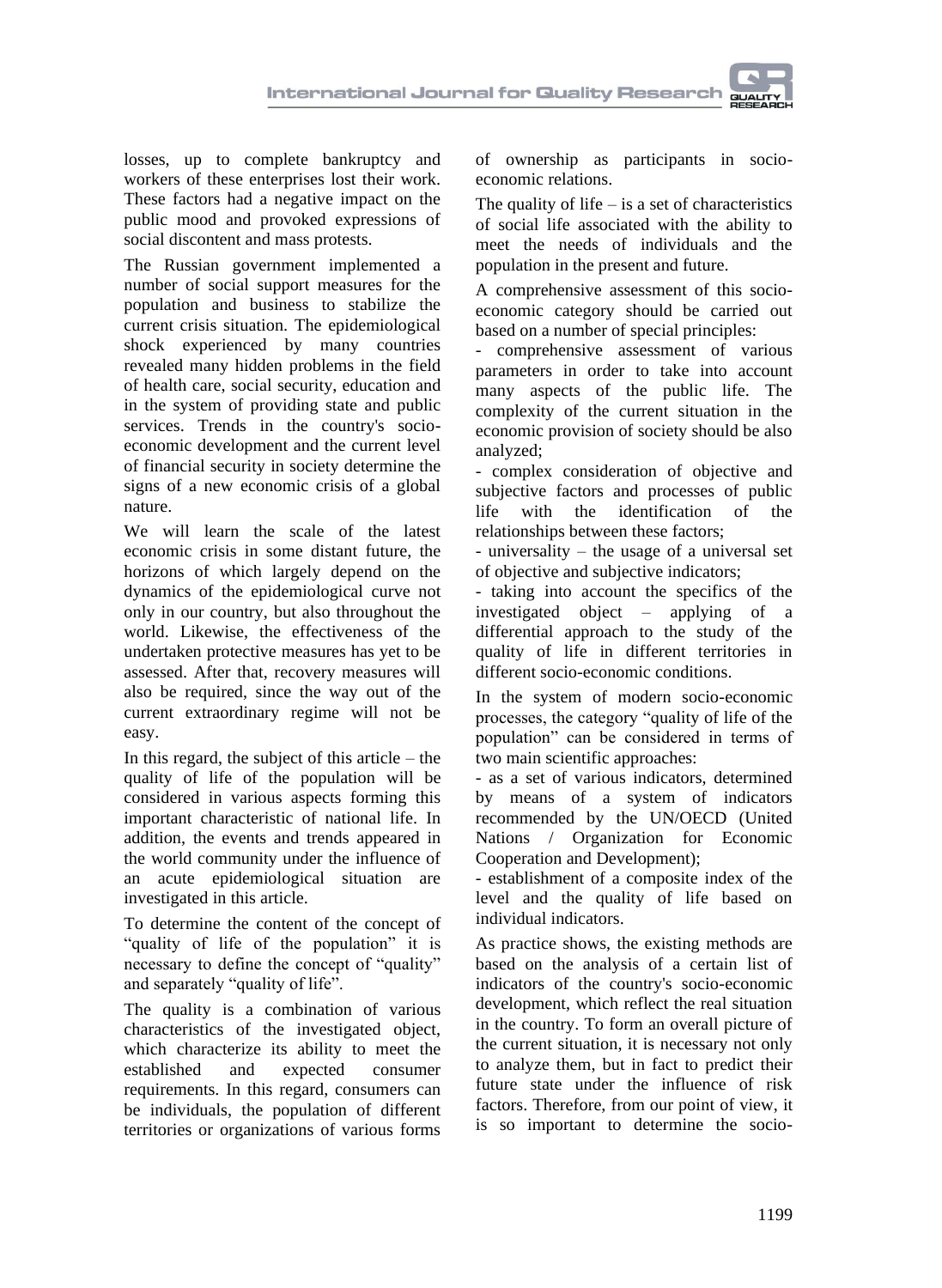

economic situation in the country at the initial point, according to the available operational data before the crisis, and to analyze the dynamics of the standard of living in Russia in advance of a new epidemiological shock.

In the end of the article, the authors elaborate the conclusions about the need to adjust the government's measures to stabilize and support the private sector and the population in the current crisis conditions.

## **2. Literature Review**

The theoretical basis of the research conducted in this article is formed from existing scientific research in the following areas. The first area: economic crises, the cyclical nature of socio-economic systems, the experience of world economic crises that have engulfed various countries in different periods of time, their impact on the general economic situation, as well as possible options for the new development of the postcrisis state from the positions of various theoretical authors. These issues are covered in the works of Kotzab et al. (2016), Omidkhah (2016), King et al. (2017), Kousenidis (2017), Rajan and Santhakumar (2018), Kumar et al. (2019), Kusano and Sanada (2019), Marangos (2019), Kudzh and Golovanova (2020).

In his works, Glaziev (2012) studies the features of the development of modern economic crises and compares them with the studies of Kondratiev (1989), and concludes that now the world is going through another Kondratiev crisis wave, in which high technologies and artificial intelligence will dominate. Fedotova and Gorlov (2020) provide an overview of contemporary post-Soviet crises in correlation with GDP and real disposable money income of the population. Other authors, Raza and Karim (2017), in their article define such components of the crisis as export and economic growth using the example of China. Li et al. (2019) investigate the impact

of the crisis on user's activity in social networks and online platforms.

Second area: an overview of the current socio-economic situation in Russia under the influence of various currently existing factors. For a better understanding of the current situation researchers review the demographic situation, social protection arrangements and real disposable cash income of the citizens, outline the key problems of the environmental situation and its consequences, a special attention is focused on the impact of the coronavirus threat on the general economic situation in the country. We used the works by authors characterizing the features of the development of the economies of foreign countries under the influence of the COVID-19 pandemic as examples for writing this article. Thus, many of the listed factors and risks were studied by the following domestic and foreign authors Mandych and Bykova (2019), French (2020), Sharma and Bhatta (2020), Mani and Mishra (2020), Marciano et al. (2020), Khilnani et al. (2020), Remko (2020).

Ayvazyan (2012) considers an econometric approach to the studying the level of socioeconomic development in a country and assessing the quality of life of its population. Other authors Sulakshin et al (2011) pay great attention to the quality of public administration of the economy in conditions of instability and crisis. Research works by Stolyarov et al. (2020), Shishmanov (2020) are devoted to the study of the level of development of advanced digital technologies in the framework of the progression of the systemic crisis of production management and determination of the role of human capital in the new economic order.

The third area of research: aimed at assessing the impact of the identified indicators of the quality of life of the population and its methodological assessment from the point of view of various economic schools and authors. In this regard,

 *G.V. Fedotova, Roman R. Chugumbaev, Nina N. Chugumbaeva, Irina S. Larionova,*  1200 *Gulnara K. Dzhancharova*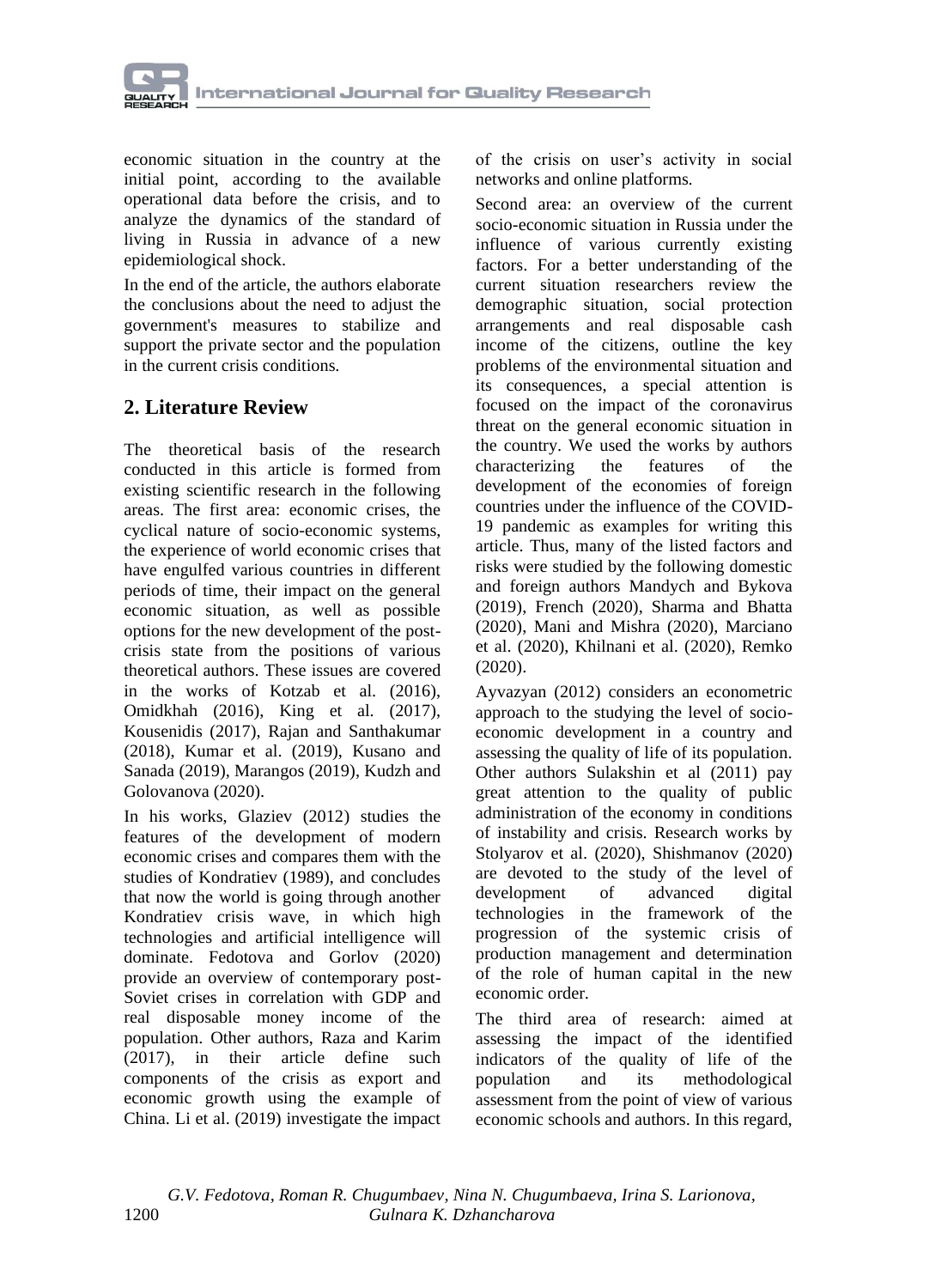the works of the following authors, devoted to the assessment of the quality including various aspects of public life, can be noted: Gök et al. (2019), GhaaniFarashahi et al. (2018), Lin et al. (2018), Rosillo-Díaz et al. (2019), Das Guru and Paulssen (2020). Among the most interesting studies in this area are Boyle et al. (2018), in which the authors substantiate the existence of the relationship between the price and quality of goods intended for continuous use under the original trade names. In addition, we should note the work of Buntak et al. (2012) determining the significant impact of the quality of manufactured products on the success of the business as a whole. Devetyarova et al (2020) noted that the main factor of quality would be the process of institutionalizing digital education in the new modernized economic system.

The fourth area: generalization of the obtained results and determination of the main indicators of the quality of life of the population in the framework of the implementation of the philosophy of Industry 4.0. In order to determine the main parameters of these categories the scientific works of professionally engaged in these studies authors, such as Bratukhina et al. (2020), Shulus et al. (2020), Popkova (2019) were carefully examined.

The practical experience of building a digital economy and the transition to Industry 4.0 is considered in the studies of Popkova and Sergi (2018), Popkova et al. (2020), which present the experience of implementing online marketing technologies in the consumer markets of Russia. In the works of Fedotova et al (2020), Gorlov et al (2020), the authors considered digital technologies used in the industries of the Russian agroindustrial complex in conditions of growing demand and decreasing productivity of certain industries.

The conducted review of the used literary sources proved the high theoretical background and awareness of the authors of the study in the considered aspects of

assessing the quality of life of the population. This fundamental research base determines and ensures a high reliability of the conclusions and approaches used. Nevertheless, the problem of ensuring the quality of life of the population in the country remains outstanding for many reasons associated with new risk factors and global threats on a planetary scale. The emerging global economic crisis will reveal all the systemic problems of the national economy and provide an opportunity to build a new way of life in society. The COVID-19 pandemic only reflected the accumulated problems of the economy and accelerated the onset of crisis phenomena, which provoked a search for a new solution in management and new mechanisms to stabilize the socioeconomic situation.

# **3. Materials and methodology**

In total, when analyzing the quality of life, researches use about 300 different indicators. For this study, the authors selected the most aggregated criteria and gradually excluded uninformative indicators. This method implies the final formulation of the necessary partial criteria for assessing the level and the quality of life.

An objective approach to the assessment of the quality of life implies the construction of an integral indicator that is processed on considering three key factors:

- selection of a base for comparison;

establishment of optimal statistical indicators, on the basis of which an integral indicator of the quality of life should be formed;

- determination of a way to integrate individual private characteristics into a summary characteristic of the quality of life (type of model, its constant parameters).

A quality of life index was compiled on the basis of statistical indicators posted on the official website of Rosstat and using the online resource Dataset "Big data of the modern world economy: digital platform for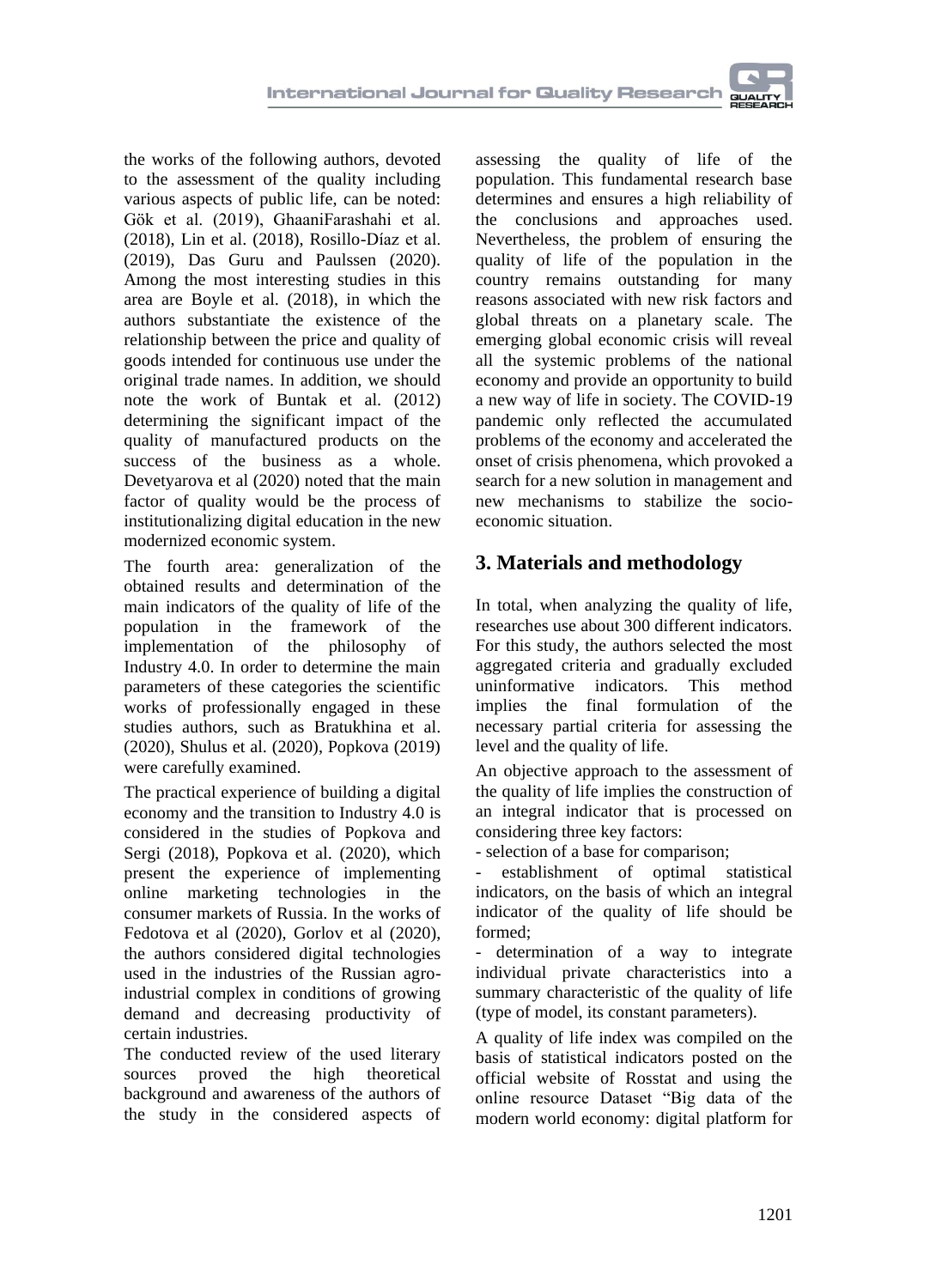

intelligent analytics – 2020", developed and posted on the website of the Institute of Scientific Communications.

A number of methodological difficulties are caused by the specifics of the process of resolving the issue and depend on the following conditions:

- selection of the method of standardizing the basic indicators;

- building a mathematical model for aggregating these indicators;

- applied measurement system.

The key components of the quality of life when choosing a method for determining this indicator are:

- dynamics of the population in the country;

- level of income of the population;

labor market and the migration attractiveness.

- housing supply to the population and the quality of housing conditions;

- level of the health care and the education systems development;

Each of the above components, characterizing the quality of life from a certain point of view, is analyzed as indispensable in the current socio-economic situation.

In the specified list of key components, it is required to define the process of assessing such a characteristic as the level of income of the population in more detail.

In this case, when assessing the level of income, it is proposed to use characteristics that reflect the level of real disposable income of the population, as well as the level of poverty of the population. At the same time, one of the key characteristics is the level of real money income, dependent on the actual territorial differentiation of prices and tariffs for basic consumer goods and services. This indicator is generally determined by the results of economic activity of the region or municipality. In addition, to a certain extent it depends on the scale of federal financial support for regional development.

At the same time, the aspects of the quality of life associated with the incomes of the low-incomes groups are also significant. This concerns such an important characteristic as the current level of poverty of the population.

Thus, the complex indicator "people's income level" includes the following special indicators:

- real disposable money income of the population (the choice of this indicator stems from the highest accuracy in reflecting the situation with the money income of the population, taking into account the size of tax payments, various voluntary contributions and the level of inflation);

- share of the population with monetary incomes below the value of the subsistence  $level:$ 

- ratio of the average per capita money income and the value of the subsistence minimum.

The provision of the population with housing and the quality of housing conditions is considered from the point of view of a comprehensive analysis of such indicators as:

- development of housing and communal infrastructure (water supply, sewerage situation, heating and gas supply);

- total area of available housing per inhabitant on average;

- share of the housing stock, provided with all necessary facilities, as well as the improvement and cleaning of the adjacent areas.

The level of digitalization of society was determined on the base of modernization processes of the public administration system in Russia, which reflected the latest changes and innovations in the online provision of services to the population.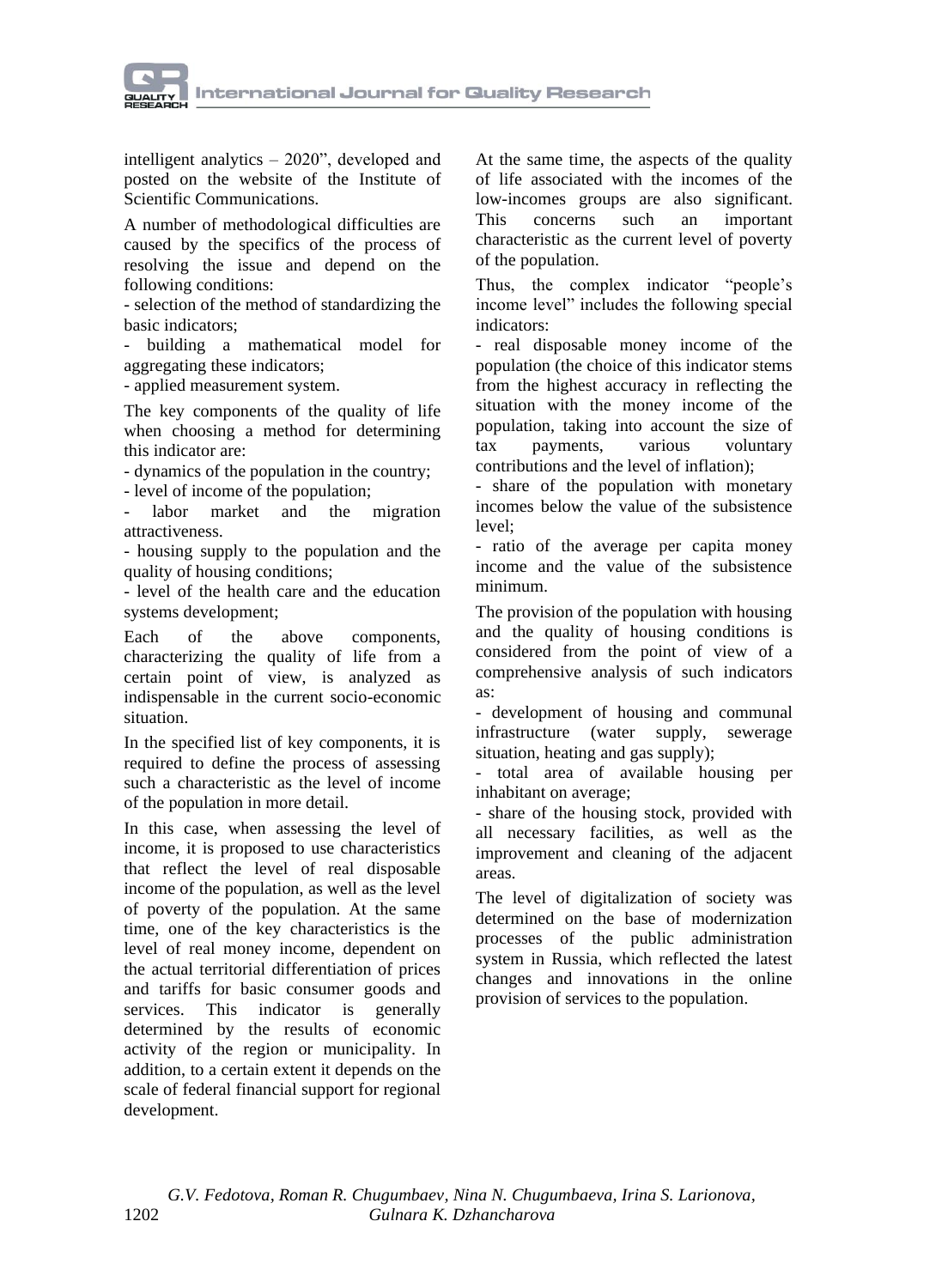## **4. Results**

### **4.1 Preconditions for a new cyclical economic crisis influenced by the COVID-2019 pandemic**

The Russian economy is periodically shaken by crises, especially in the post-Soviet period. The current situation actually formed the preconditions for a new cyclic crisis, accompanied by a fall in GDP by 5.5% and the real incomes of the population  $-$  by 12%. Four crises of this nature occurred in the post-Soviet period, which caused various changes in the structure of the national

economy. The graphically constructed forecast of the alarming fact is the reduction in the length of the recurring crisis wave. Therefore, the wavelength of the crises of 1998 and 2009 was 9 years, between the crises of 2009 and  $2015 - 6$  years, between the crises of  $2015$  and  $2020 - 5$  years. Undoubtedly, this reflects the accumulated hidden problems and the high dependence of the national economy on the worldwide financial markets. In addition, in our view, these waves may be only the cycles of one major crisis Kondratiev wave, which repeats every 60 years and is artificially restrained by national governance in the stated period.



**Figure 2.** Post-Soviet crises in the national economy according to Expert RA data, growth rate percentage.

Source: Expert RA does not rule out a banking crisis in the Russian Federation in 2020. Retrieved from: [https://raexpert.ru/researches/publications/prime\\_mar16\\_2020\(](https://raexpert.ru/researches/publications/prime_mar16_2020)date of access 10.06.2020).



**Figure 3.** Diffusion of innovations according to Academician of the Russian Academy of Sciences GlazyevS.Yu along the upwards cycles of economic activity by N.D. Kondratiev Source: Glazyev, S. Y. The modern theory of long waves in the development of the economy / S.Y. Glazyev // Economic science of modern Russia. - 2012. - No. 2 (57). - S. 8-27.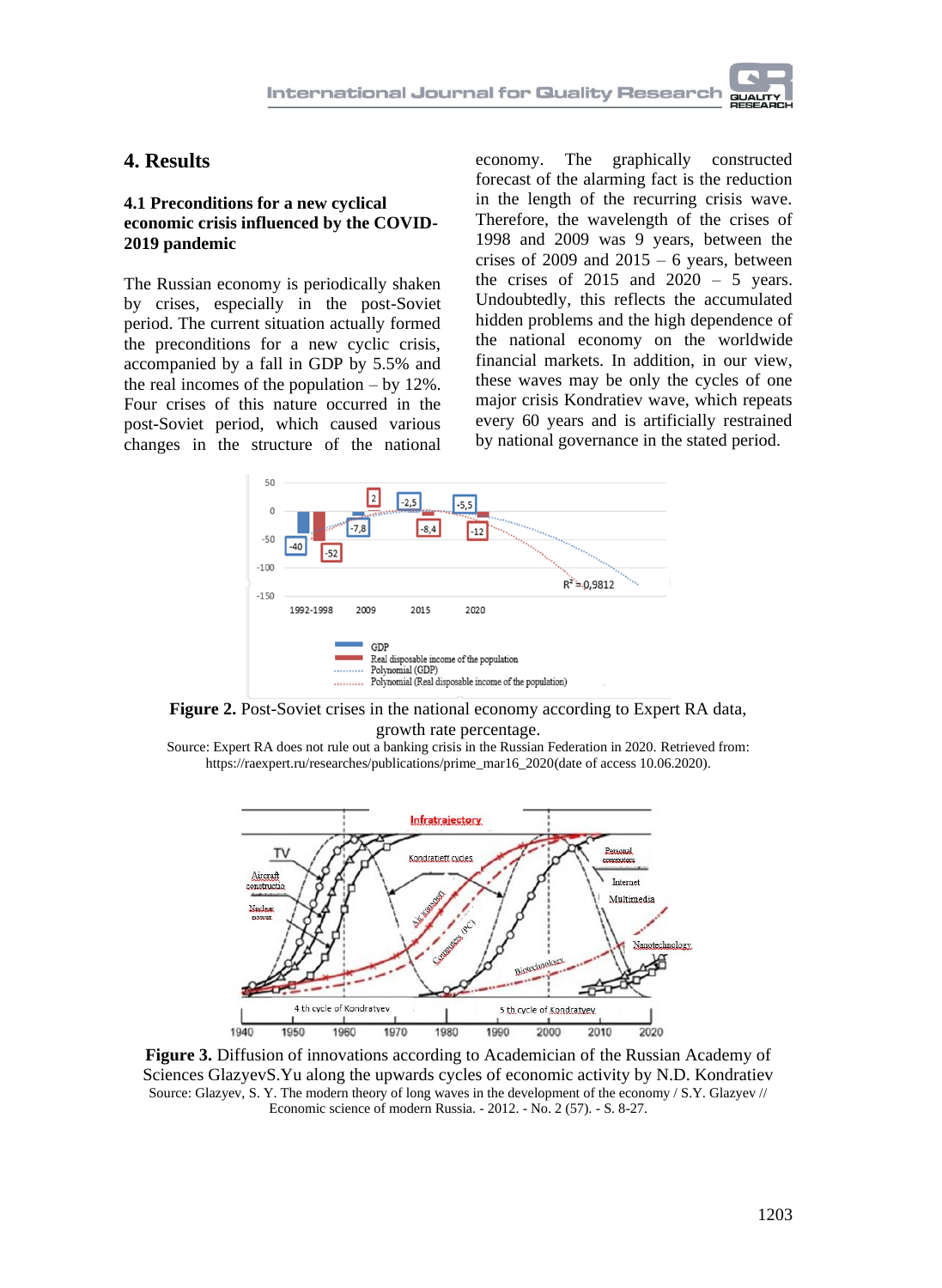

According to the presented figure 3, we notice that in the continuation of the crisis theory of N.D. Kondratiev modern researcher Academician of the Russian Academy of Sciences Glazyev S. Yu graphically demonstrates the passage of the fifth Kondratiev cycle, in which biotechnology, robotics, the Internet, nanotechnology play a decisive role. According to this theory, the world economy has been on a downward wave since the 2000s, reaching its "bottom" by 2020, followed by an upward wave. According to N.D. Kondratiev a new upward wave is formed under the influence of major social upheavals or key political events. The worldwide COVID-2019 pandemic is a prime example of a social and economic upheaval on a planetary scale, after which the world will be radically transformed. Under the influence of epidemiological sentiments in modern society, fundamentally new solutions and approaches will emerge to overcome the depressive states of the economy. Remote technologies, new biotechnologies and contactless communication channels and ways of goods and services promotion will rapidly develop

The current crisis, or, as contemporaries call it, the coronacrisis will primarily affect the income growth rates and the food security of the country. In order to counter this crisis the leaders of the countries are implementing anti-crisis support packages for the real sector of the economy.

As the practice of various countries has shown, the level of support varies from 12.4% of the country's GDP (USA) to 0.8% of the country's GDP (India). In Russia, the overall level of support for the economy was 1.2% of GDP. Certainly, the level of support for business is insufficient to overcome the crisis trends, which continue to grow in parallel with the increase in the number of cases of the new virus.

The pandemic focused the attention of the world community on a new problem, against the background of which many acute

problems of the millennium were relegated to the second place; nevertheless, they only worsened against the background of the pandemic. The coronavirus weakens primarily the economies of importdependent countries that do not produce basic food products in sufficient quantities and do not have sufficient land resources.

### **4.2 Quality of life of the population of Russia: an overview of the main development benchmarks.**

In terms of the socio-economic approach, the quality of life is a complex combination of material and non-material needs, expressed in the desire to obtain and to use private economic and public benefits for a certain period. This is determined by the objective individual and social needs for the necessary objects and living conditions as well as the subjective preferences of individuals.

The quality of life as a socio-economic category has a number of features:

- economic content associated with a certain level of expenses and incomes and determined by the specifics of the sociological examination of various spheres of society;

- analysis of objective characteristics based on scientifically grounded standard needs, subjective parameters of the existing economic environment based on personal assessments and opinions of people about the degree of satisfaction of their needs;

- different natural, territorial and social conditions of life predetermine a change in the assessment of the quality of life both in the public and in the personal dimension;

- consideration of the general paradigm of the qualitative characteristics of the public life in meeting spiritual and material needs at different times.

Taking into account all these features, the determination of the quality of life is based on a comprehensive analysis of many factors that form a whole system of interrelated conditions of production and consumption

 *G.V. Fedotova, Roman R. Chugumbaev, Nina N. Chugumbaeva, Irina S. Larionova,*  1204 *Gulnara K. Dzhancharova*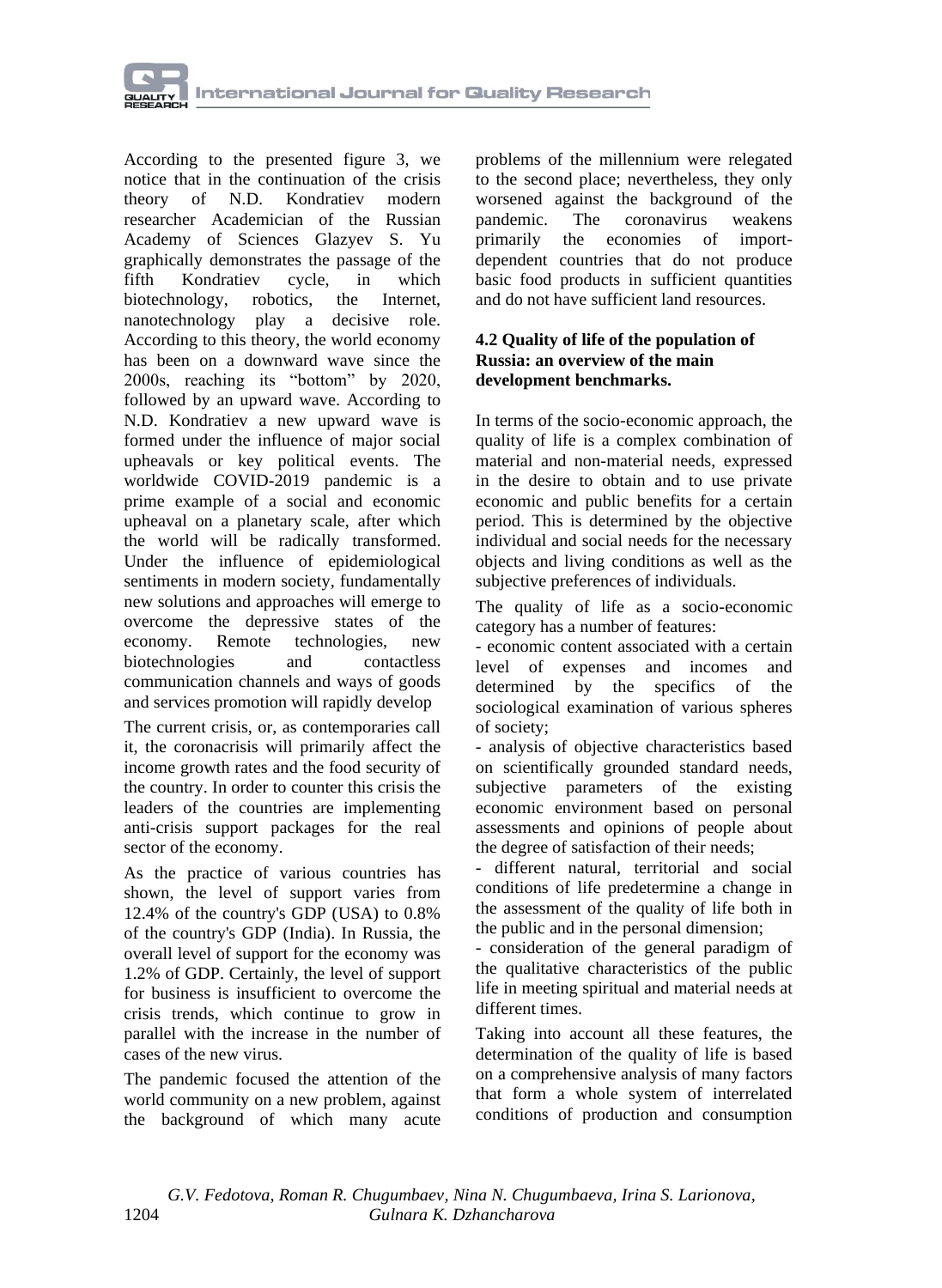

with the integration of external and internal characteristics of social life.

The key external factors are the following:

- features of the economic and geographical location with the definition of various characteristics of the populated areas in the presence of various socio-economic objects that can satisfy social needs of the population;

- availability of the necessary range of resources of natural and artificial origin, serving as the basis for production systems, as well as sources of obtaining various types of fuel and energy;

- existing specificity of the specialization of the economy and the division of labor, which determines the nature and size of the needs of the population;

- the characteristics of the population, which depend on its structural and demographic potential, which is expressed in the analysis of the conditions of life expectancy, the level of health, causes of death, the specifics of the demographic load on the working-age population;

- level of material and property base and financial security of the population, in particular, level of social services sphere development.

Internal factors are such metrics as the level of income and expenditures of the population, certain living conditions, the specificity of the consumption of various economic benefits, etc.

Let us move on to assessing the main indicators of socio-economic development: population size, population income indicators, consumer price indices for various categories of goods, indicators of entrepreneurial activity and employment, indicators of the development of the health care and the education systems, indicators of housing provision.

The first indicator is the size of the population of Russia. Specific indicators of this value in the Russian Federation can be demonstrated over a period of five years (Table 2).

| Population indicators | 2014  | 2015       | 2016  | 2017  | 2018  | 2019  |
|-----------------------|-------|------------|-------|-------|-------|-------|
| All population        | 143.7 | 146.3      | 146.5 | 146.8 | 146.9 | 146.8 |
|                       |       | Including: |       |       |       |       |
| urban                 | 106.6 | 108.3      | 108.6 | 109.0 | 109.3 | 109.5 |
| country               | 37.1  | 38.0       | 37.9  | 37.8  | 37.6  | 37.3  |
| men                   | 66.6  | 67.8       | 67.9  | 68.0  | 68.1  | 68.2  |
| women                 | 77.1  | 78.5       | 78.6  | 78.8  | 78.8  | 78.6  |

**Table 2**. The population of the Russian Federation (million people)

Source: compiled by the authors based on materials from Rosstat.

As the indicators of Table 2 show, in general, for the period from 2014-2019, the total population of Russia increased by 3.1 million people. Essentially, this growth was due to the migration flow from the CIS countries. In the general structure of the population, the overwhelming part of the population is urban – 75% and rural residents account for 25%. In terms of gender composition, the population is also not balanced; women are 10.4 million more

than men are.

The indicator reflecting the income of the population can be the volume of wages, the amount of pensions received, the size of the minimum living standard, the number of the<br>population with incomes below the incomes below the minimum living standard. For greater clarity, we will bring these parameters into one general Table 3.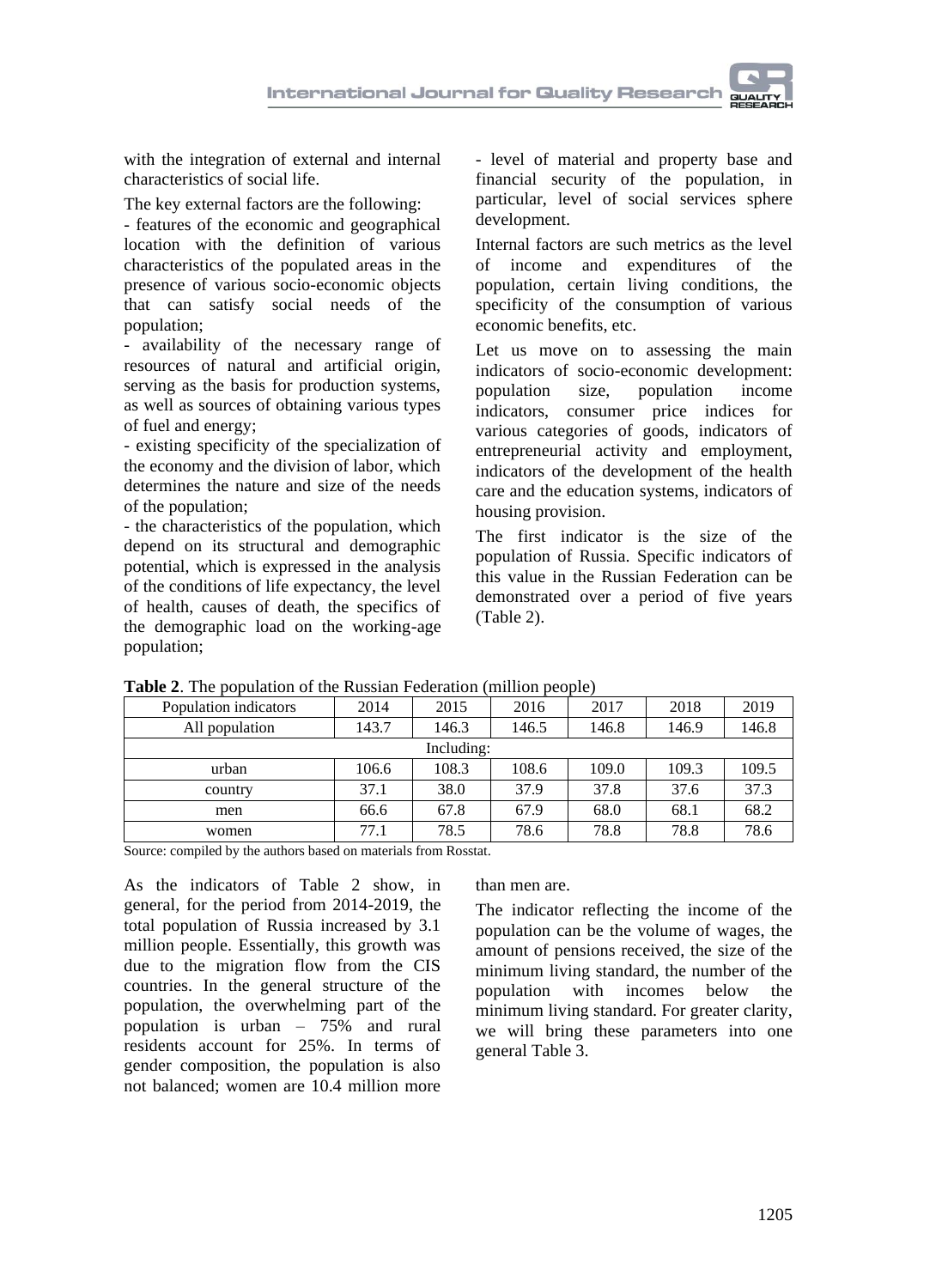

| <b>THEIR OF MAIN INCREASED OF THE SUMMARY OF HYTHE OF THE POPULATION</b>          |        |        |        |        |        |        |                   |
|-----------------------------------------------------------------------------------|--------|--------|--------|--------|--------|--------|-------------------|
| Indicators                                                                        | 2014   | 2015   | 2016   | 2017   | 2018   | 2019   | Growth<br>rate, % |
| Actual final consumption of<br>households (in current<br>prices), billion rubles  | 48515  | 49996  | 51227  | 55337  | 58938  | 64068  | $+24,3$           |
| per capita, rubles                                                                | 332086 | 341486 | 356070 | 376843 | 401400 | 436539 | $+24,0$           |
| Average per capita<br>monetary income of the<br>population (per month),<br>rubles | 27766  | 30467  | 30744  | 31897  | 33178  | 35249  | $+21,2$           |
| Average monthly nominal<br>wages of employees of<br>organizations, rubles         | 32495  | 30467  | 36709  | 39167  | 43724  | 47468  | $+31,5$           |
| Average size of assigned<br>pensions, rubles                                      | 10786  | 11986  | 12391  | 12887  | 13360  | 14163  | $+23.8$           |
| Subsistence level (average)<br>per capita), rubles per<br>month                   | 8050   | 9701   | 9828   | 10088  | 10287  | 10890  | $+26$             |
| Population with monetary<br>incomes below the<br>subsistence level, million.      | 16.1   | 19.5   | 19.6   | 18.9   | 18.4   | 18.1   | $+11$             |

**Table 3.** Main indicators of the standard of living of the population

Source: compiled by the authors based on materials from Rosstat.

The dynamics of indicators of financial provision of the population of Russia demonstrates steady growth over a five-year period. Thus, the indicators of actual consumption increased by 24.3%, including per capita – by 24%. The indicator of the average monthly nominal accrued wages increased by 31.5%, while the average per capita income reflected an increase of 21.2%. The average pension increased by 23.8%, but the growth in the subsistence minimum was 26%, which actually levels this growth. As a result, the indicator of the population with incomes below the subsistence level has grown by 11%. Therefore, we can state the fact that, despite the growth of incomes and wages of the population, the level of support remains at a low level, beyond the subsistence level.

Along with income indicators, price indicators for various goods and services should be distinguished (Table 4).

Essentially, Table 4 shows the dynamics of price growth for the main categories of goods and services purchased by the population. The overall price growth rate

was 0.4% over the reporting period. Food products experienced the largest growth of 0.7%, among which the fruit and vegetable group and potatoes grew by 3.8%. In the group of non-food products, the maximum growth was in the prices of detergents and cleaning products by 0.3%. In the structure of services, the growth was 0.2%, primarily due to the growth in prices for medical services (0.2%) and household services  $(0.2\%)$ .

At the next stage, we will analyze the indicators of employment of the population and entrepreneurial activity in the context of areas of activity.

The employment rate of the population also significantly affects the quality of life of the population, and especially during the crisis, the state of the labor market and the nature of employment. In this regard, let us consider the situation on the labor market and the possibilities of using labor resources in the public and private sectors of the economy. Certain values of the level of employment can be presented in a generalized form (Table 5).

 *G.V. Fedotova, Roman R. Chugumbaev, Nina N. Chugumbaeva, Irina S. Larionova,*  1206 *Gulnara K. Dzhancharova*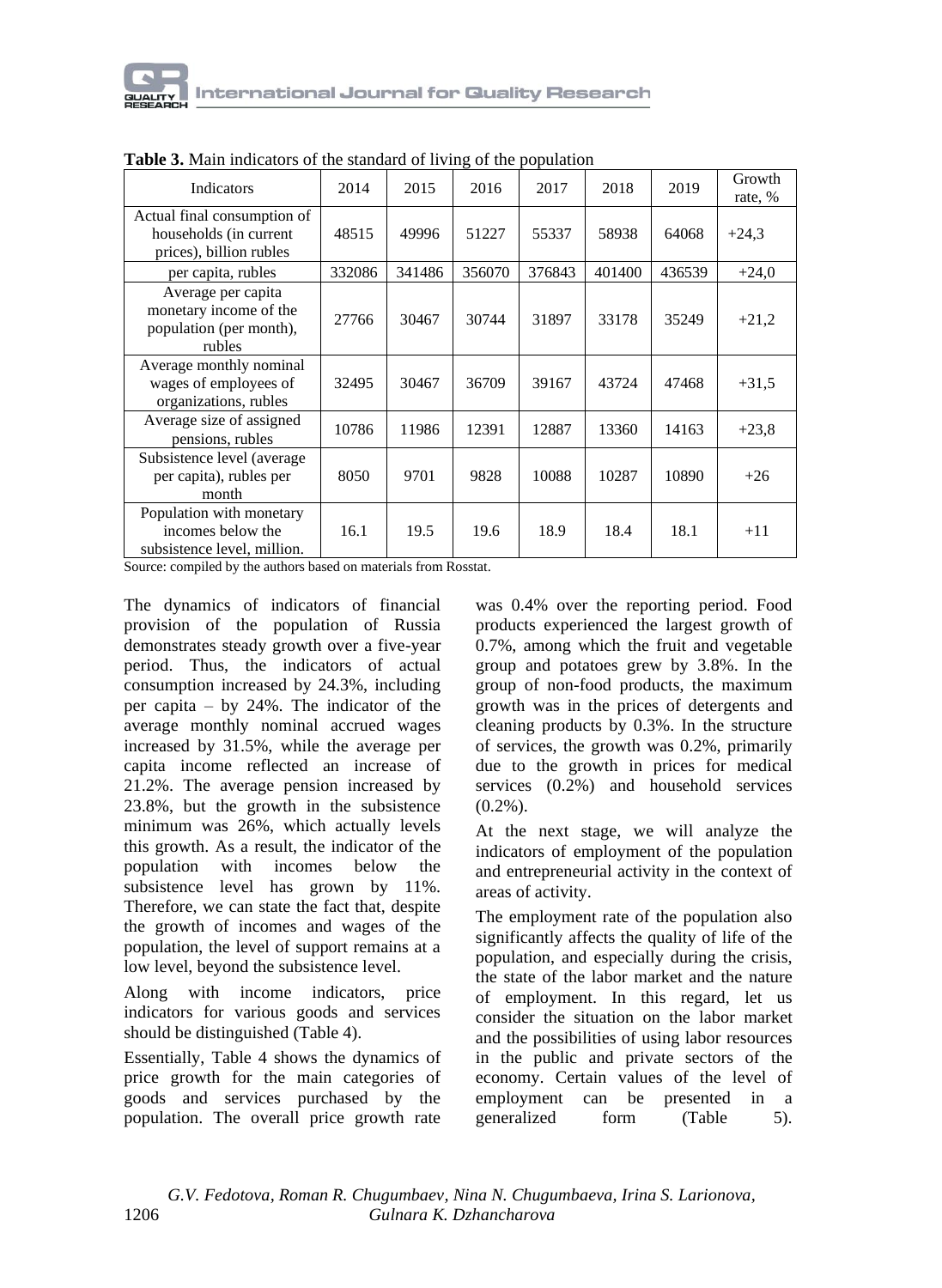| Index                        | 2014   | 2015       | 2016  | 2017  | 2018  | 2019  |
|------------------------------|--------|------------|-------|-------|-------|-------|
| All goods and services       | 102.7  | 90.0       | 105.4 | 102.5 | 104.3 | 100.4 |
| Foodstuffs                   | 100.0  | 91.0       | 104.6 | 101.1 | 104.7 | 100.7 |
|                              |        | Including: |       |       |       |       |
| Meat and poultry             | 104.7  | 95.2       | 101.6 | 97.7  | 109.7 | 99.9  |
| Fish products                | 105.7  | 85.8       | 108.6 | 103.3 | 103.1 | 100.3 |
| Dread and bakery products    | 102.4  | 99.5       | 105.9 | 102.7 | 105.2 | 100.4 |
| Fruit and vegetable          | 106.4  | 91.4       | 93.2  | 101.2 | 104.9 | 103.8 |
| products, including potatoes |        |            |       |       |       |       |
| Non-food products            | 105.1  | 89.1       | 106.5 | 102.8 | 104.1 | 100.1 |
|                              |        | including  |       |       |       |       |
| Clothes and underwear        | 101.8  | 85.9       | 107.3 | 103.0 | 102.3 | 100.1 |
| Detergents and cleaners      | 105.3  | 100.7      | 106.3 | 100.6 | 103.1 | 100.3 |
| Electrical goods and other   | 104.4  | 81.3       | 105.7 | 99.4  | 103.7 | 99.8  |
| household appliances         |        |            |       |       |       |       |
| Construction materials       | 104.1  | 98.3       | 105.8 | 103.1 | 104.9 | 100.0 |
| Services                     | 101.01 | 98.9       | 104.9 | 104.4 | 103.9 | 100.2 |
|                              |        | including  |       |       |       |       |
| Domestic services            | 101.6  | 101.1      | 105.1 | 102.9 | 102.8 | 100.2 |
| Housing and communal         | 100.7  | 99.6       | 105.4 | 104.6 | 103.7 | 100.0 |
| services                     |        |            |       |       |       |       |
| <b>Medical services</b>      | 104.0  | 100.1      | 107.8 | 105.0 | 104.3 | 100.2 |
| Legal services               | 96.2   | 91.9       | 111.4 | 104.3 | 105.9 | 100.0 |

**Table 4.** Indices of consumer prices (tariffs) for goods and services (December to December of the previous year, %)

Source: compiled by the authors based on materials from Rosstat.

**Table 5.** The level of employment and unemployment in the territory of the Russian Federation (thousand people)

| Index              | 2014  | 2015  | 2016  | 2017  | 2018  | 2019  |
|--------------------|-------|-------|-------|-------|-------|-------|
| Labor force, total | 75428 | 76588 | 76636 | 76109 | 76190 | 75398 |
| Men                | 38729 | 39433 | 39470 | 39210 | 39175 | 38758 |
| Women              | 36700 | 37155 | 37166 | 36899 | 37015 | 36640 |
| Unemployed. total  | 3889  | 4264  | 4243  | 3967  | 3658  | 3465  |
| Men                | 2123  | 2296  | 2269  | 2102  | 1916  | 1846  |
| Women              | 1766  | 1968  | 1975  | 1865  | 1743  | 1619  |

Source: compiled by the authors based on materials from Rosstat.

An alarming factor is the number of reductions in the labor force for the period under review by 0.04%. The decrease is insignificant, but in comparison with the general growth of the population, this is a negative trend, as it demonstrates an increase in the number of social dependents. This decrease was due to the natural decline in the working-age population due to various causes of mortality and the transition to the category of dependents. In the gender

structure of the working-age population, the number of men decreased by 0.07%, the number of women decreased by 0.16%. At the same time, there is a decrease in total unemployment by 12.2%, so it is necessary to understand the reasons for the decline in the working-age population, and especially women, in order to prevent a decrease in the indicator in future periods and reduce the social burden on the state budget. It should be borne in mind that the persistence of a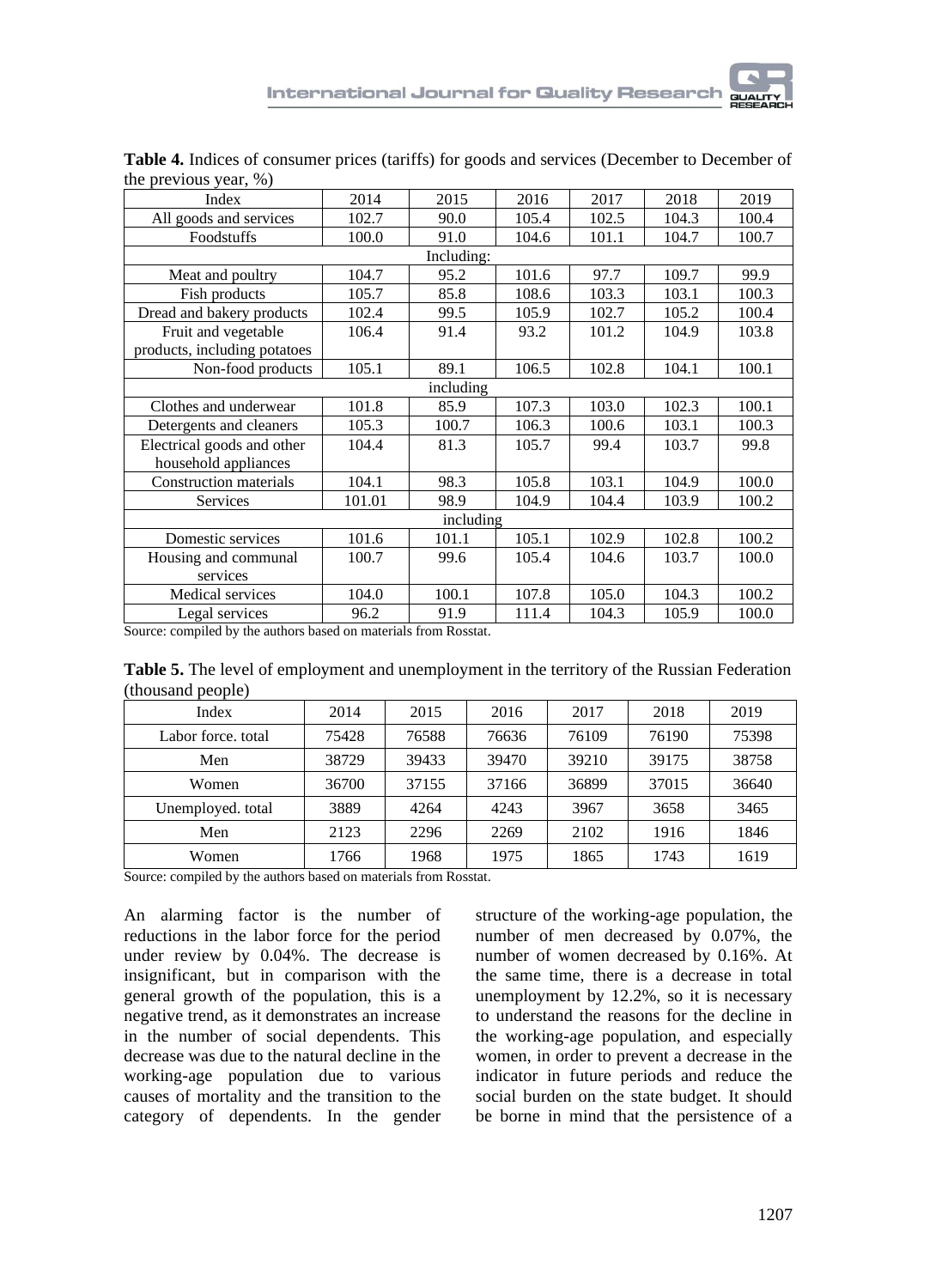high level of unemployment in a particular region restrains the growth of wages and real incomes of the population. In this regard, it

seems quite reasonable to include the characteristics of the labor market and migration attractiveness.

| Index                                               | 2014 | 2015 | 2016 | 2017 | 2018 | 2019   |
|-----------------------------------------------------|------|------|------|------|------|--------|
| The number of enterprises and organizations - total | 4886 | 5044 | 4765 | 4562 | 4215 | 3826.9 |
| State enterprises and organizations                 | 114  |      | 108  | 103  | 99   | 94.3   |
| Municipal enterprises and organizations             | 219  | 212  | 203  | 196  | 190  | 184.6  |
| Private enterprises and organizations               | 4212 | 4378 | 4122 | 3936 | 3620 | 3261.0 |

**Table 6.** Distribution of enterprises and organizations by ownership

Source: compiled by the authors based on materials from Rosstat.

The assessment of entrepreneurial activity in the context of various areas of activity is presented in Table 6. In this area, as shown by the data in Table 6, we see that the total number of enterprises and organizations decreased by 27.7%, which proves the presence of stagnation in the domestic market and the absence of government incentives for business development. The decline took place in all categories of enterprises, both private (29%) and state (20.9%) and municipal (18.6%).

Let us consider the social conditions of living and providing pensions for Russian citizens. In particular, the indicators of living conditions in Russia should be specified (Table 7).

**Table 7.** Main indicators of housing conditions of the population

| Indicators                                                                                           | 2014 | 2015 | 2016 | 2017 | 2018  | 2019  |
|------------------------------------------------------------------------------------------------------|------|------|------|------|-------|-------|
| Average total area of residential premises per<br>inhabitant) (at the end of the year) - total, $m2$ | 23.7 | 24.4 | 24.9 | 25.2 | 25.8  | 26.3  |
| in urban areas                                                                                       | 24.0 | 24.5 | 24.5 | 24.8 | 25.4  | 25.9  |
| in the countryside                                                                                   | 25.6 | 26.1 | 26.1 | 26.6 | 26.9  | 27.3  |
| Renovated areas in residential buildings per year,<br>thousand, $m2$ of total area                   | 4340 | 2316 | 2316 | 8700 | 14259 | 14259 |
| The number of families received housing and<br>improved housing conditions per year, thousand        | 135  | 129  | 129  | 123  | 99    | 99    |

Source: compiled by the authors based on materials from Rosstat.

One of the most important elements of the system for ensuring the required level of quality of life of the population is an effective procedure for the provision of healthcare services, which is closely related to the formation and maintenance of an innovative healthcare infrastructure, which is supported with electronic digital technologies. In this regard, these technologies are one of the key factors in the interaction of the population as a consumer of various services, healthcare organizations and relevant public administration authorities.

Especially the provision of healthcare services is important in the context of the spread of COVID-19. Statistics on COVID-2019 by countries of the world were given at the beginning of this article, which indicates that Russia ranks fourth in the world in terms of the incidence of this virus. Nevertheless, it should be noted that in Russia, primary results on the development of a vaccine to combat the spread of COVID-19 have been obtained. In addition, according to the Russian Direct Investment Fund (RDIF), contracts for the supply of Sputnik-V vaccine in quantities 50 million doses to Brazil and another 32 million doses to

 *G.V. Fedotova, Roman R. Chugumbaev, Nina N. Chugumbaeva, Irina S. Larionova,*  1208 *Gulnara K. Dzhancharova*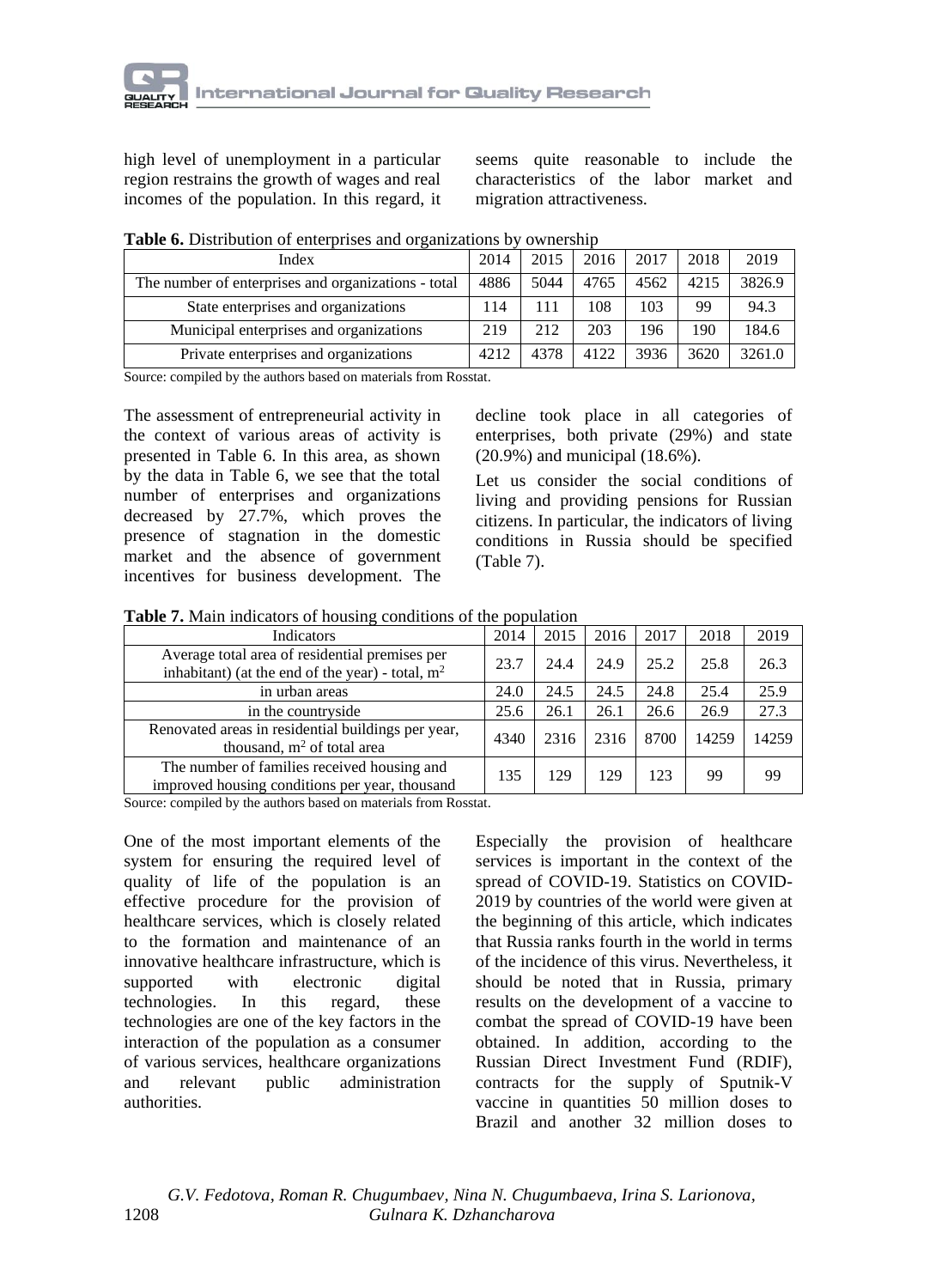Mexico have been concluded. In total, an order from more than 20 countries to purchase a billion doses of the domestic vaccine against COVID – 19 has been received.

The largest number of cases is in large cities and territories, which are characterized by a significant population. In this case, an

increased level of investment in the activities of healthcare organizations is required while increasing the level of provision with modern medical equipment.

In this regard, a number of indicators related to the development of the health care system can be cited (Table 8).

| Table 8. The level of development of healthcare in Russia. |  |  |
|------------------------------------------------------------|--|--|
|------------------------------------------------------------|--|--|

| Indicators                                                                                             | 2014  | 2015  | 2016  | 2017  | 2018  | 2019  |
|--------------------------------------------------------------------------------------------------------|-------|-------|-------|-------|-------|-------|
| Number of hospital organizations, thousand                                                             | 5.6   | 5.4   | 5.4   | 5.3   | 5.3   | 5.2   |
| Hospital beds, per 10000 people                                                                        | 86.6  | 83.4  | 81.6  | 80.5  | 79.9  | 78.4  |
| The number of outpatient clinics, thousand                                                             | 17.1  | 18.6  | 19.1  | 20.2  | 20.2  | 21.4  |
| Capacity of outpatient and polyclinic organizations,<br>quantity of visits per shift, per 10000 people | 263.8 | 263.5 | 266.6 | 270.1 | 272.4 | 272.4 |

Source: compiled by the authors based on materials from Rosstat.

The presented indicators of financing and provision of the health care system in Russia reflect a decrease in quantitative indicators: the number of hospital organizations decreased by 7.7%, the number of hospital beds – by 10.5%. But in parallel with these indicators, the number of outpatient clinics increased by 20%, the capacity of these institutions increased by 3.2%.

Another example of the provision of public services is the activity of educational organizations in order to maintain the abilities and relevant professional competencies for effective activity in a particular area. This is due to the provision of basic educational services at the expense

of budgetary funding and, subsequently, in supporting the work of organizations of secondary and higher education. Also in the rapidly changing socio-economic conditions, providing continuous professional development and retraining with the ability to master qualitatively new conditions of professional activity. At the same time, in the field of education, it is important to maintain parity in the accessibility of all social strata and territorial groups of the population to quality education. In this regard, it is necessary to highlight the indicators of the level of provision of educational services in various constituent entities of the Russian Federation (Table 9).

**Table 9.** Main indicators of education

| <b>Indicators</b>                                       | 2014 | 2015 | 2016 | 2017 | 2018 | 2019 |
|---------------------------------------------------------|------|------|------|------|------|------|
| Number of organizations performing educational          |      |      |      |      |      |      |
| programs of preschool education, childcare and          | 51.0 | 50.1 | 49.4 | 48.6 | 47.8 | 52.0 |
| supervision, thousand                                   |      |      |      |      |      |      |
| The number of organizations performing educational      |      |      |      |      |      |      |
| programs of primary, basic and secondary general        | 44.8 | 43.4 | 42.6 | 42.0 | 41.3 | 41.3 |
| education, thousand.                                    |      |      |      |      |      |      |
| The number of educational institutions of higher        |      |      |      |      |      |      |
| education and scientific organizations carrying out     | 950  | 896  | 818  | 766  | 741  | 741  |
| educational activities for bachelor, specialist, master |      |      |      |      |      |      |
| programs                                                |      |      |      |      |      |      |
| Graduation of bachelors, specialists, masters per 10000 | 171  | 180  | 160  | 134  | 129  | 129  |
| employed people                                         |      |      |      |      |      |      |

Source: compiled by the authors based on materials from Rosstat.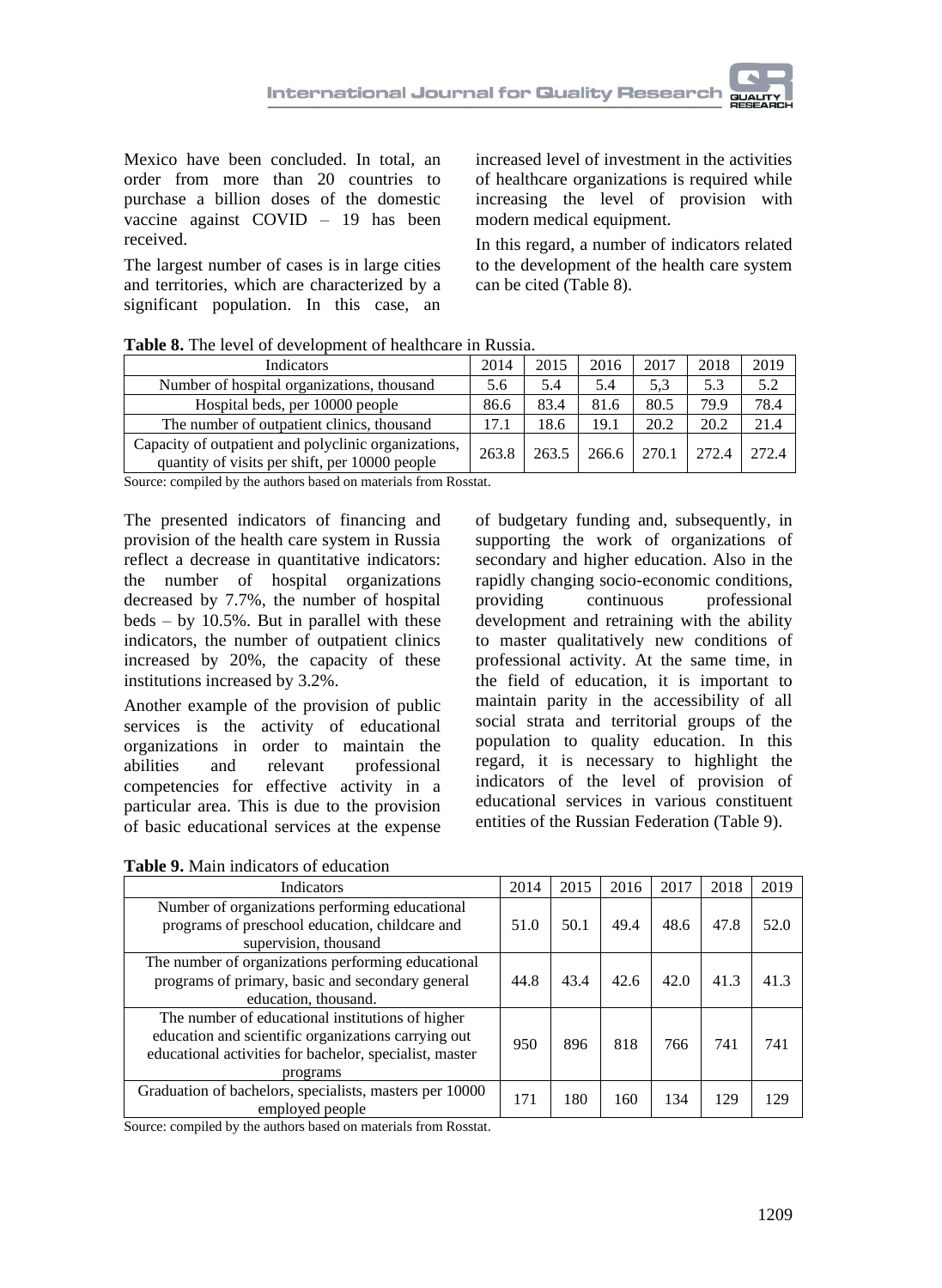

In the structure of education, we see that there is a reduction in the number of educational organizations providing education in bachelor, specialist and master programs by 28.2%, the output of these categories of students decreased by 32.6% respectively; the number of organizations of secondary general education decreased by 8.5%.

Generalization of all the listed parameters of the quality of life of the population made it possible to form an overall picture of the situation in the socio-economic sphere for the period 2014-2019. Against the background of a slight increase of the population in the country, the level of nominal income of the population is growing, but at the same time the workingage population is decreasing, which increases the social burden on the state budget. In addition, there is a restructuring of the healthcare and education system in the country, which is reflected in the change in the number of some institutions and the

growth of other categories. All these factors accompanied the COVID-2019 pandemic and provoked the acceleration of the onset of crisis phenomena not only in the domestic, but also in the global economic system. To summarize the analyzed data, we calculated the index of the quality of life of the population in Russia using the online resource Dataset "Big data of the modern world economy: digital platform for intelligent analytics – 2020" posted on the website of the Institute of Scientific Communications. The presented forecast of the indicator (Fig. 4) has an upward trend with a high degree of approximation of 0.99, which proves the reliability of the basic values of the indicators and the overcoming of crisis phenomena in the economy in the coming periods. For 2019, the level of the Quality-of-Life Index in Russia was 104.05, but by 2024, according to the forecast presented, the level will reach 112.63. The maximum value of this indicator is 200 points.



forecast in points. Max score + 200.

Source: compiled by the author using the Datasets "Big data of the modern world economy: digital platform for intelligent analytics – 2020" Access mode: <https://www.archilab.online/data2/data-set-po-mirovoj-ekonomike/data-set>

 *G.V. Fedotova, Roman R. Chugumbaev, Nina N. Chugumbaeva, Irina S. Larionova,*  1210 *Gulnara K. Dzhancharova*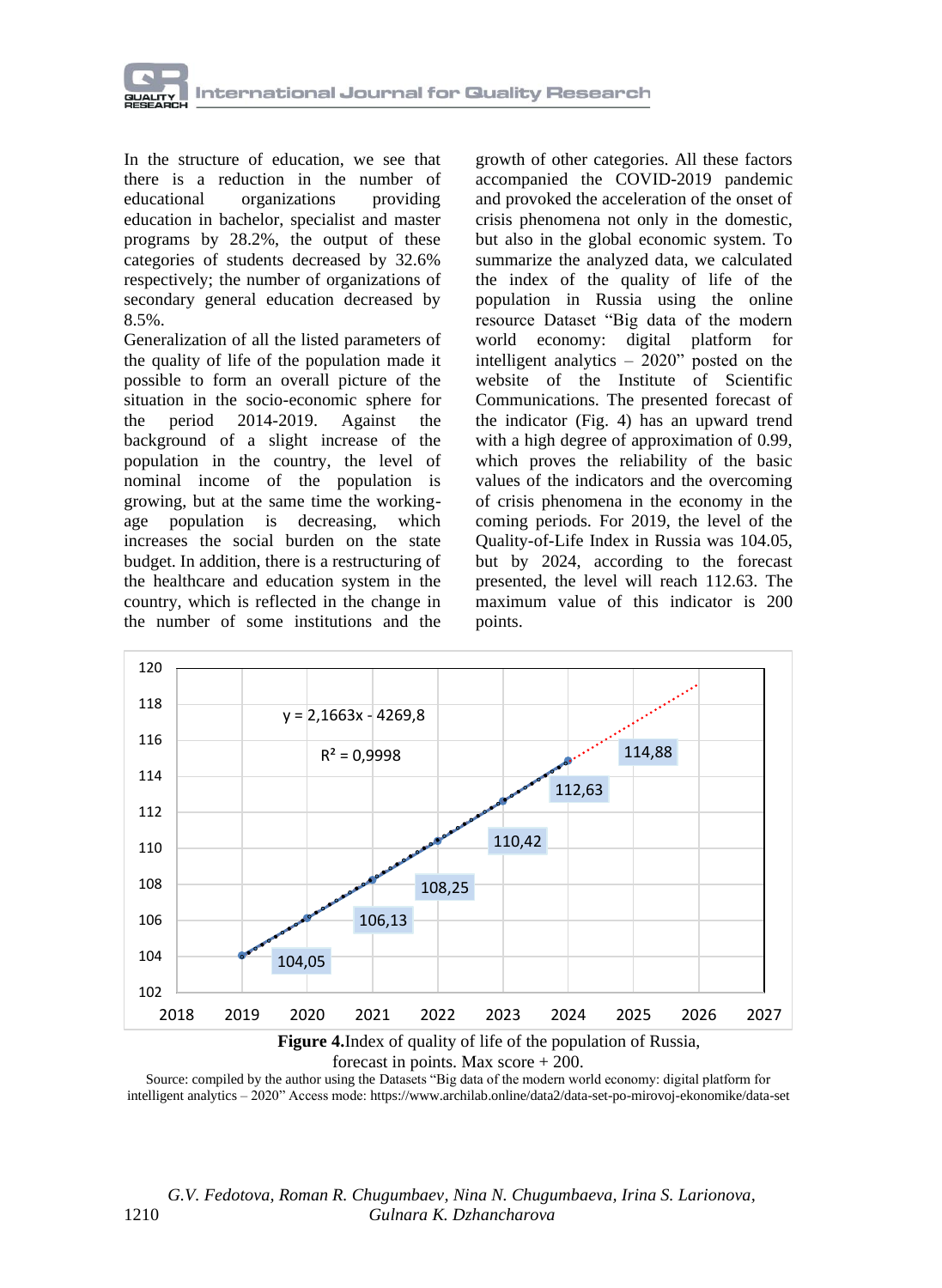Taking into account the digitalization processes, ongoing economic processes, it is necessary to formulate the concept of the quality of public administration in the context of digitalization. At the same time, this quality represents the degree of completeness of identifying, analyzing, evaluating and solving socio-economic problems in the life of the population and the activities of private enterprise structures based on available resources and electronic technologies.

The specifics of assessing the level of efficiency of the procedure for providing services is closely related to the rational use of budgetary funds in solving the socioeconomic problems of the corresponding territory.

Thus, special indicators of the degree of productivity of the activities of official structures that ensure the provision of services are formed.

### **4.3 Digitalization of the public sector economy in the context of the COVID-2019 pandemic.**

Citizens as consumers and applicants interacting with public authorities strive to obtain the highest quality effect. This effect is expressed in the nature of the implementation of existing standards and legislative norms that determine the activities of state and municipal officials with the provision of the necessary information transparency in the process of providing services

Based on the expansion and modernization of the information and resource base for the functioning of public authorities in the context of the spread of COVID-19, using the Russian and foreign experience a number of measures should be highlighted. These measures aimed at the effective use of modern digital technologies in the interaction of state and municipal administration bodies with representatives of private entrepreneurship:

1.Formation of additional information communications through the functioning of electronic portals of public administration structures in order to inform (which is manifested in the example of state regulation of the economy in Portugal, Great Britain, Switzerland) about measures to prevent the spread of the virus to representatives of private business.

2.Electronic informing of the management of enterprises and organizations about the methods and forms of reducing working hours while maintaining the epidemiological safety of employees. Providing up-to-date information in electronic format on measures to reduce benefits for temporary layoffs and sickness (which is used in France and the Netherlands).

3.Expansion of the use of electronic means of continuous exchange of information on the provision and provision of state financial assistance to private companies most affected by the pandemic (primarily for companies operating in the field of tourism, entertainment, passenger transport), which can be traced in Hungary.

On the issues of expanding the forms and methods of electronic administration and the use of modern electronic technologies in Russia, the following measures can be taken to prevent the spread of COVID-19:

1.Modernization of the electronic functioning of the Unified Portal of State and Municipal Services, as well as Electronic Applied Public Administration Structures to strengthen ties with citizens and representatives of private organizations on obtaining the most complete information that allows you to navigate in the terms of pandemic.

2. Providing advanced opportunities for using electronic services for interactive assistance in obtaining the necessary information, allowing you to develop informed management decisions by the management of business structures, as well as receive support through state electronic administration. For example, in the course of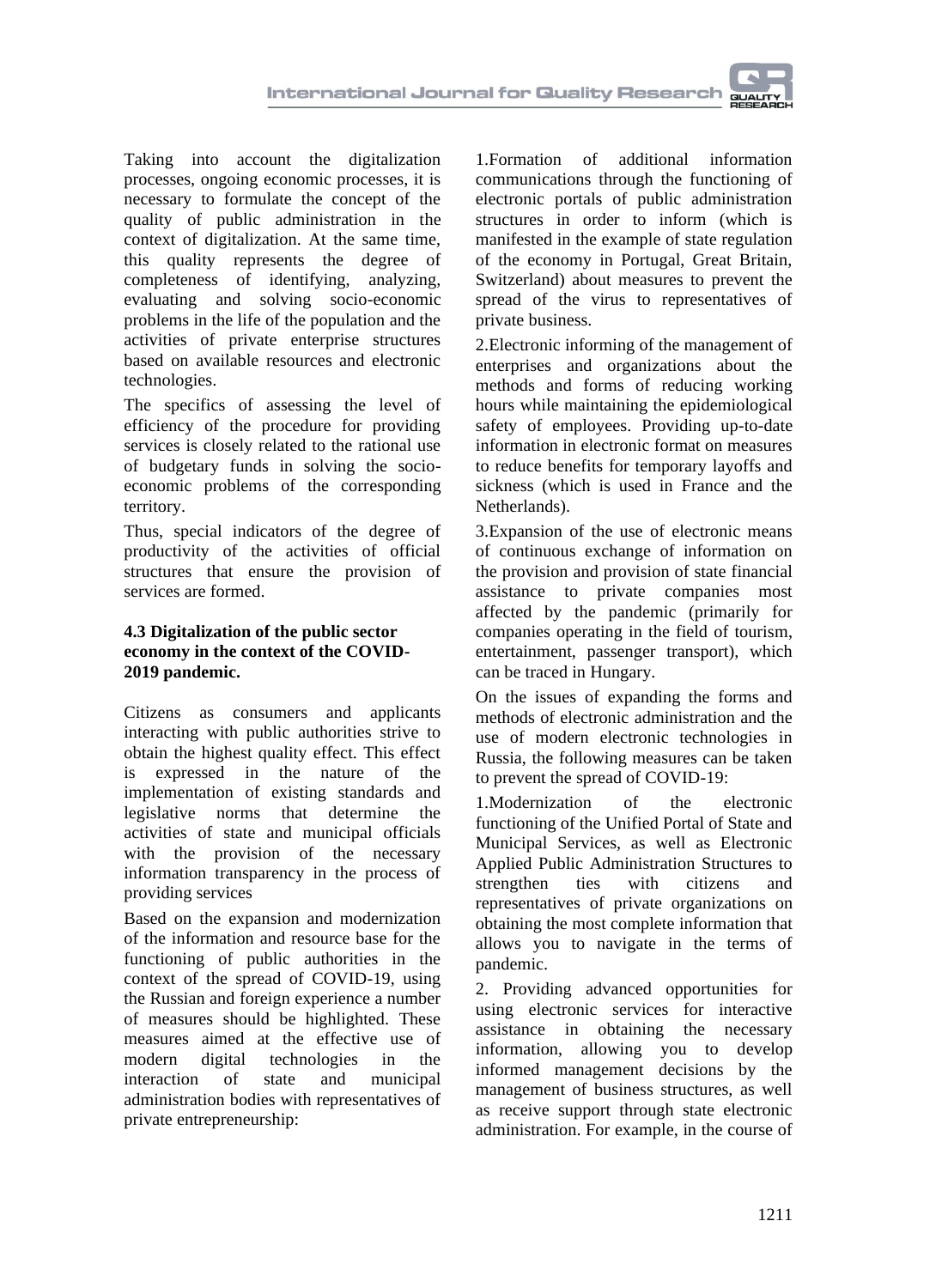

the activity of the Federal Accreditation Service, electronic consultations are organized in order to help to use digital services. A special section on the website of the Federal Tax Service of the Russian Federation, which publishes information on the suspension of control measures, postponement of reporting and payment of tax payments has been created.

On the website of the Government of the Russian Federation, citizens and employees of private companies can receive information about the current set of measures, which combines about 80 varieties of options for providing assistance from the state, grouped by categories of recipients. With regard to the provision of support to private business, several categories of measures taken by sectors of economic activity (transport, tourism, medical services, and tourism organization) have been formed. Each section provides a comprehensive description of these measures and the timing of their adoption with instructions for obtaining support. Electronic links to documents and electronic digital services of specialized government agencies, which can be accessed online, have been formed.

Based on the results of the analysis of the developed means of combating the spread of the incidence of COVID-19 and measures aimed at supporting the activities of economic entities, a number of existing problems should be noted, which are due to the current socio-economic situation:

1. Insufficient level of reliability and efficiency of electronic means of interaction, which is associated with the distortion of information data, their theft and illegal use. Expansion of electronic crime in the field of existing socio-economic relations.

2. The threat of an increase in the unemployment rate due to the termination or reduction of the activities of private economic entities in the context of the current crisis. The expansion of specialized forms of providing economic services and electronic components performing functions

in various organizations may be associated with a reduction in the number of employees.

3. Low or insufficient level of practical skills in using modern digital technologies by many elderly citizens who need social support and the provision of appropriate public services.

4. Insufficient level of efficiency of functioning of sites on the Internet of state and local authorities, as well as insufficient electronic information support for the activities of medical organizations in the framework of the provision of services for the treatment of COVID-19.

Necessary measures aimed at eliminating the identified problems of expanding electronicdistance relationships in the structure of socio-economic processes:

1. Educating citizens in order to form and expand practical skills in using modern means of information processing and establishing stable information contacts through individual training and counseling based on the activities of public organizations and educational institutions.

2. Maintaining electronic information security for the transmission of information messages, electronic payments and electronic regulation of financial relations.

3. Expansion of the use of advanced electronic technologies in the activities of medical organizations for the diagnosis of morbidity and treatment based on the use of modern equipment, the functioning of which is based on electronic digital technologies.

4. Electronic administration in the system of state and municipal healthcare management and the formation of effective conditions for the provision of public services in electronic format.

5. Expansion of forms of electronic regulation of the activities of volunteer organizations and strengthening of information contacts of regional government bodies and local administrations with public organizations to provide social support to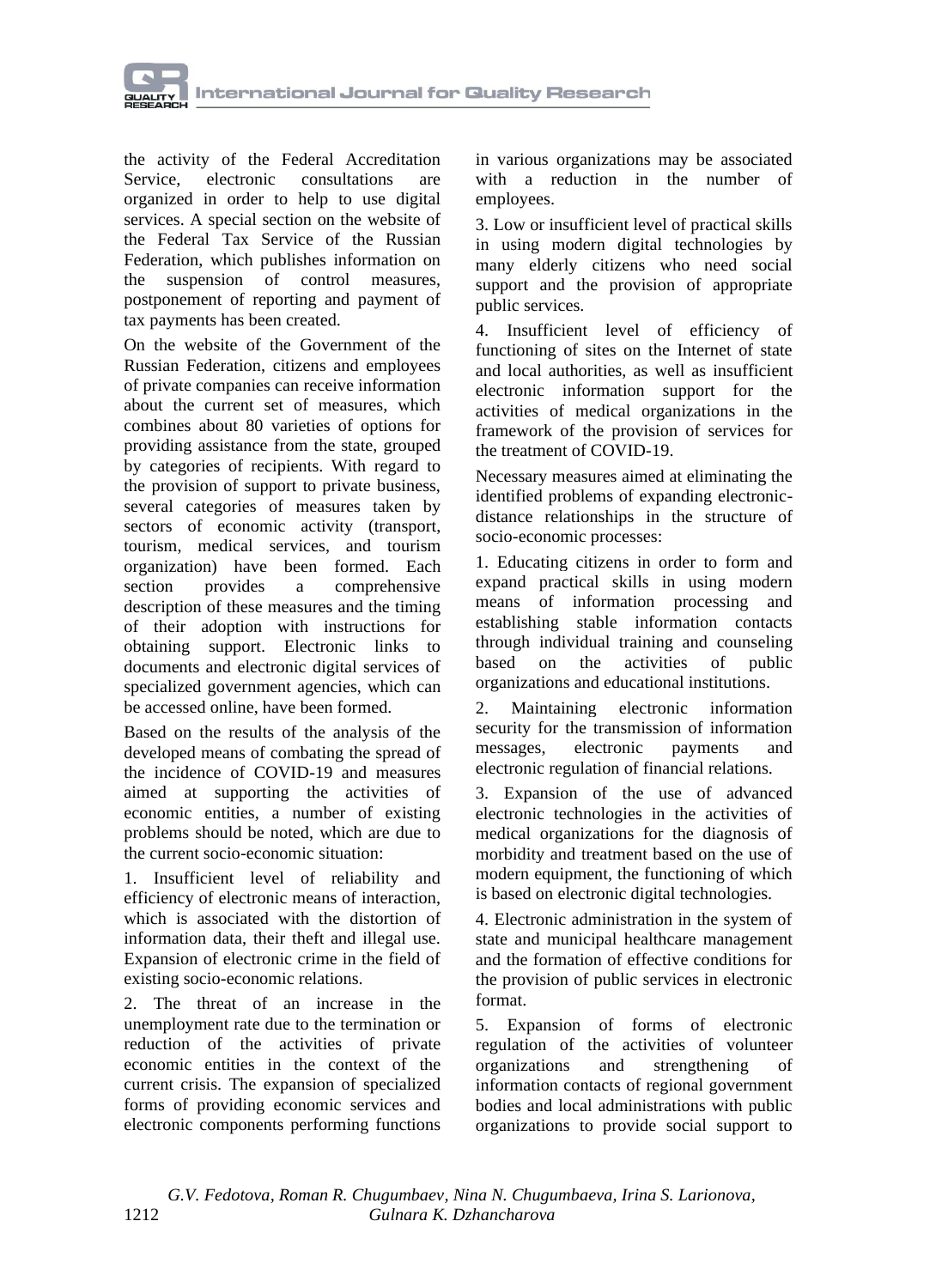various categories of citizens.

6. Development and application of an orderly system of legal norms governing the procedure for electronic interaction of private entrepreneurship entities in Russia with representatives of foreign business communities on the basis of improving the international contractual obligations of states and private companies.

7. Creation of qualitatively new forms of electronic-digital interaction while increasing the level of cybersecurity and maintaining the stability of the transmission of information messages.

8. Formation and expansion of international electronic communications between government bodies on the exchange of experience gained and a combination of various approaches to determining the list of measures to prevent the spread and treatment of COVID-19.

The optimal procedure for maintaining the required level of quality of the population is supported by means of advanced electronic digital technologies, which allow, in an accelerated form, to obtain versatile information about the qualitative and quantitative characteristics of the services provided. Largely, the maintenance of the required level of quality of these services is ensured by free electronic access to the current standards and norms of economic activity, which is enshrined in the current legislation of individual citizens as consumers of the economic benefits produced.

## **5. Conclusion**

In this regard, the efficiency of functioning of the components of socio-economic systems in certain territories is characterized by:

- quality of the social and economic services provided with the establishment of the degree of satisfaction of the needs of citizens (identification of the degree of completeness of the fulfillment of social needs);

- level of real costs of disposable funds and other resources when the necessary indicators of the population's life are achieved (calculation of the minimum possible costs and losses of available funds when the required result is achieved);

- level of effectiveness of the implemented measures in the implementation of the tasks set by the state and municipal authorities in the processes of regulating economic relations.

The distinctive nature of the effectiveness is that the result of the implementation of socio-economic projects reflects the specifics of the current functioning and the features of connected with each other individual actions of public administration bodies. The adopted management decisions and the fulfilled powers can be considered effective, the results of the implementation of which make it possible to approach the intended goal.

To increase the level of such characteristics as the efficiency and effectiveness of statemunicipal management activities to ensure a high level of quality of life of the population, it is necessary to perform the following actions:

practice-oriented search for ideas to establish ways of optimal development of socio-economic innovations;

- creation of favorable conditions for increasing the level of productivity of enterprises and organizations of various forms of ownership and for the functioning of individual entrepreneurship;

- adherence of strictly targeted and phased use of financial resources in the processes of providing social support to certain categories of the population;

- determining the order and sequence of expanding the use of digital technologies, subject to respect for cybersecurity and sustainability of electronic communications.

A number of effective ways to combat the negative consequences of the spread of COVID-19 have been established, which have been developed using various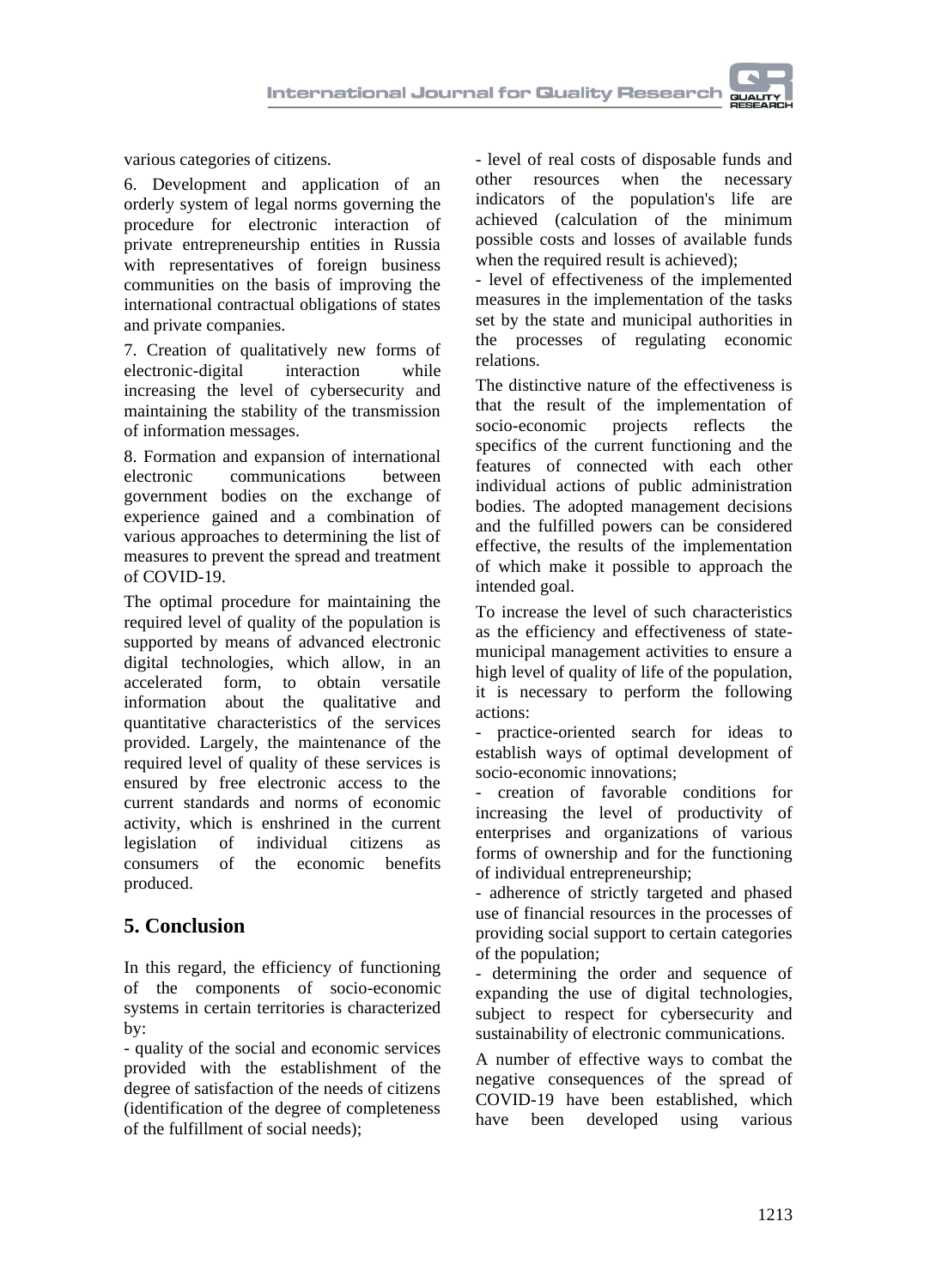

components of electronic administration. This administration is implemented in the form of the use of electronic digital technologies and state information systems with the expansion of remote forms of business interaction of various economic entities. Eliminating the problems of developing economic partnership in the context of the spread of COVID-19 is associated with the allocation of economic and resource, legal, information and electronic-technological conditions for the effective functioning of the structural elements of the private and public sectors of the economy through state-municipal electronic administration. Largely this is supported by the expansion of electronic communications of an international nature, which provides ample opportunities for the development of a system of global electronic cooperation in order to combine optimally

the means for fight against the pandemic in different states.

Thus, the analysis of various aspects of the life of the population, and above all the determination of indicators of well-being, income and security, allows us to single out a balanced list of the most important basic indicators. These indicators characterize the main aspects of improving the quality characteristics of ensuring the necessary living conditions with the establishment of directions for further economic development of certain territories. The quality of life of the population is a set of conditions and characteristics that determine the degree to which the real state of the processes of providing public and private economic benefits to the population corresponds to the established norms and standards of citizens' living.

## **References:**

- Ayvazyan, S. A. (2012). Analysis of the quality and lifestyle of the population (econometric approach). - TSEMI RAN - M: Nauka. 432 p. (In Russ.)
- [Boyle, P.](https://www.emerald.com/insight/search?q=Peter%20J.%20Boyle) J., [Kim, H.,](https://www.emerald.com/insight/search?q=Hyoshin%20Kim) & [Lathrop, E.](https://www.emerald.com/insight/search?q=E.%20Scott%20Lathrop) S. (2018).The relationship between price and quality in durable product categories with private label brands. *[Journal of Product & Brand](https://www.emerald.com/insight/publication/issn/1061-0421)  [Management](https://www.emerald.com/insight/publication/issn/1061-0421)*, *27*(6), 647-660. <https://doi.org/10.1108/JPBM-09-2017-1590>
- [Bratukhina,](https://orcid.org/0000-0002-9488-8332) E. [A., Lysova,](https://orcid.org/0000-0002-4803-5398) E. [A., Lapteva,](https://orcid.org/0000-0003-2624-0275) I. [P., & Malysheva,](https://orcid.org/0000-0003-2625-6381) N. V. (2020). Marketing management of education quality in the process of university reorganization in industry 4.0: goals of application and new tools. *International Journal for Quality Research, 14*(2), 369- 386[.https://doi.org/10.24874/IJQR14.02-03.](https://doi.org/10.24874/IJQR14.02-03)
- Buntak, K., Adelsberger, Z., & Nađ, I. (2012). Impact of product quality in the business of the organization. *International Journal for Quality research, 6*(3), 271-283.
- [Das Guru, R.](https://www.emerald.com/insight/search?q=Ramesh%20Roshan%20Das%20Guru) R., & [Paulssen, M.](https://www.emerald.com/insight/search?q=Marcel%20Paulssen) (2020). Customers' experienced product quality: scale development and validation. *[European Journal of Marketing](https://www.emerald.com/insight/publication/issn/0309-0566)*, *54*(4), 645- 670. <https://doi.org/10.1108/EJM-03-2018-0156>
- Devetyarova, I. P., Agalakova, O. S., Cheglakova, L. S., & Kolesova, Yu. A.(2020). Institutionalization of successful marketing practices of digital universities based on quality management in modern Russia.*International Journal for Quality Research, 14*(2), 543-558. doi: 10.24874/IJQR14.02-12.
- Expert RA does not rule out a banking crisis in the Russian Federation in 2020. Retrieved from: [https://raexpert.ru/researches/publications/prime\\_mar16\\_2020](https://raexpert.ru/researches/publications/prime_mar16_2020)
- Fedotova, G. V., Epinina, V. S., Stepanova, T. S., Bardulin, E. N., & Gipaev, R. V. (2020). Cybernetic Approach to the Modern Knowledge Economy.*Scientific and Technical Revolution: Yesterday, Today and Tomorrow*: [proceedings of the 12th International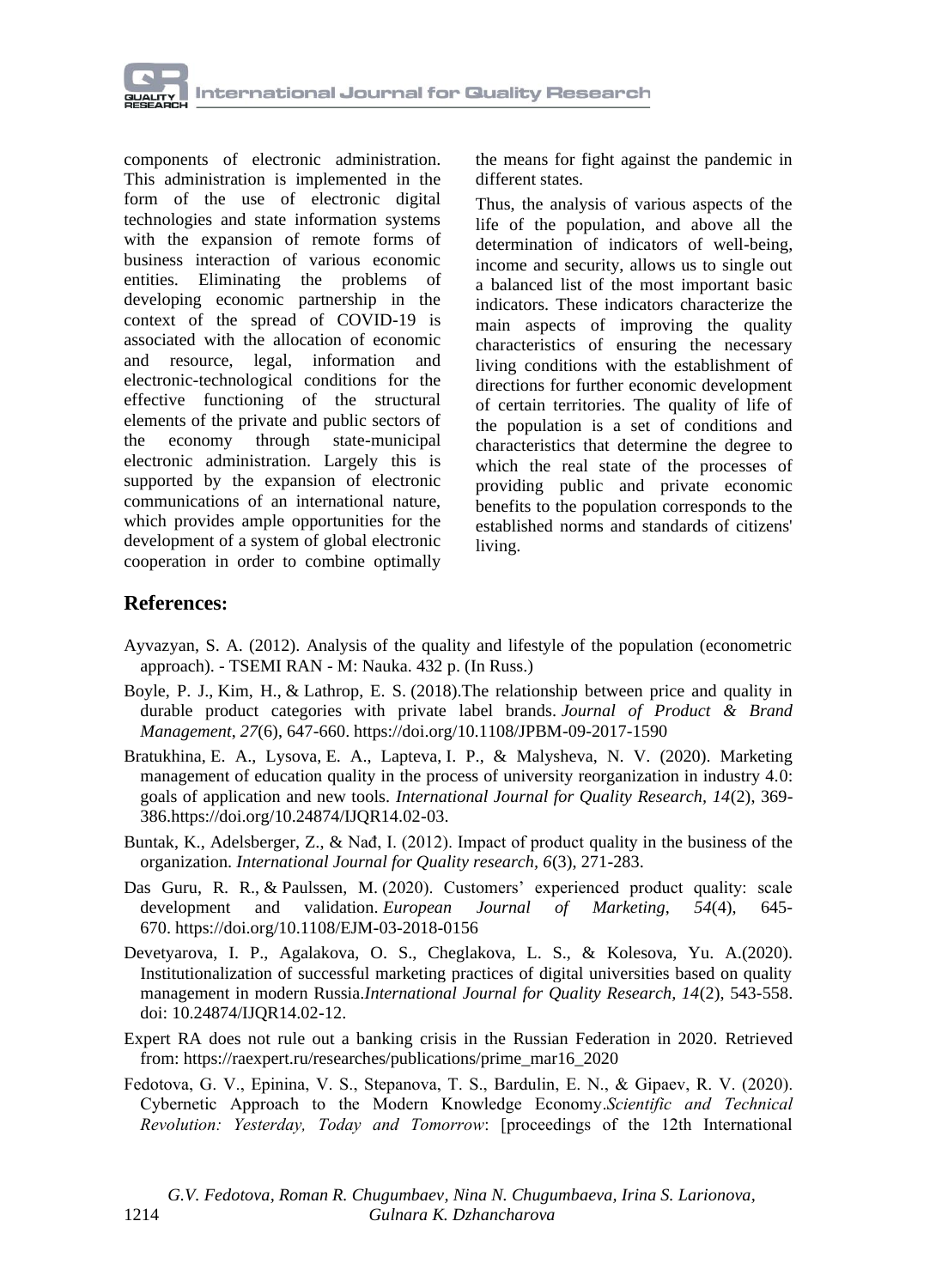Scientific and Practical Conference «Artificial Intelligence: Anthropogenic Nature vs. Social Origin» (Krasnoyarsk, Russia, December 5-7, 2019) / Institute of Scientific Communications (Volgograd, Russia), Siberian Federal University (Krasnoyarsk, Russia), Krasnoyarsk regional fund for supporting scientific and technological activities] / ed. by Elena G. Popkova, Bruno S. Sergi. – Cham (Switzerland): Springer Nature Switzerland AG, 12-21. – Retrieved from: https://link.springer.com/book/10.1007/978-3-030-47945-9. – (Book ser. Lecture Notes in Networks and Systems (LNNS); vol. 129).

- Fedotova, G. V., & Gorlov, I. F. (2020). Pandemic Covid-2019 as a trigger for a new food crisis. *National interests: priorities and security*, *16*(9), 1622-35. (In Russ.) https://doi.org/10.24891/ ni. 1 6. 9. 1 6 22
- [French, N.](https://www.emerald.com/insight/search?q=Nick%20French) (2020). Property valuation in the UK: material uncertainty and COVID-19. *[Journal](https://www.emerald.com/insight/publication/issn/1463-578X)  [of Property Investment & Finance](https://www.emerald.com/insight/publication/issn/1463-578X)*, *38*(5), 463-470. [https://doi.org/10.1108/JPIF-05-2020-](https://doi.org/10.1108/JPIF-05-2020-0053) [0053](https://doi.org/10.1108/JPIF-05-2020-0053)
- [Ghaani Farashahi, B.,](https://www.emerald.com/insight/search?q=Behnoosh%20Ghaani%20Farashahi) [Easter, E.,](https://www.emerald.com/insight/search?q=Elizabeth%20Easter) & [Annett-Hitchcock, K.](https://www.emerald.com/insight/search?q=Kate%20Annett-Hitchcock) (2018). Price and perceived product quality: a comparison of denim jeans in three price categories. *[Journal of Fashion Marketing](https://www.emerald.com/insight/publication/issn/1361-2026)  [and Management](https://www.emerald.com/insight/publication/issn/1361-2026)*, *22*(3), 369-386. <https://doi.org/10.1108/JFMM-10-2017-0104>
- Glazyev, S. Yu. (2012). Modern theory of long waves in economic development. *EconomicScienceofModernRussia*.*2*(57), 8-27.(InRuss.)
- [Gök, O.,](https://www.emerald.com/insight/search?q=Osman%20G%C3%B6k) [Ersoy, P.,](https://www.emerald.com/insight/search?q=Pervin%20Ersoy) & [Börühan, G.](https://www.emerald.com/insight/search?q=G%C3%BClm%C3%BC%C5%9F%20B%C3%B6r%C3%BChan) (2019). The effect of user manual quality on customer satisfaction: the mediating effect of perceived product quality. *[Journal of Product & Brand](https://www.emerald.com/insight/publication/issn/1061-0421)  [Management](https://www.emerald.com/insight/publication/issn/1061-0421)*, *28*(4), 475-488. <https://doi.org/10.1108/JPBM-10-2018-2054>
- Gorlov, I. F., Fedotova, G. V., Glushchenko, A. V., Slozenkina, M. I., Mosolova, N. I. (2020). Digital Technologies in the Development of the Agro-Industrial Complex.*Digital Economy: Complexity and Variety vs. Rationality*: [proceedings of the 9th National Scientific and Practical Conference (Vladimir, Russia, April 17–18, 2019) / Institute of Scientific Communications (Volgograd, Russia), Vladimir State University named after Alexander and NikolayStoletovs (Vladimir, Russia)] / ed. by Elena G. Popkova, Bruno S. Sergi. – Cham (Switzerland): Springer Nature Switzerland AG, 220-229. – Retrieved from: https://doi.org/10.1007/978-3-030-29586-8. – (Book ser. Lecture Notes in Networks and Systems (LNNS); vol. 87).
- [Khilnani, A.,](https://www.emerald.com/insight/search?q=Aneka%20Khilnani) [Schulz, J.,](https://www.emerald.com/insight/search?q=Jeremy%20Schulz) & [Robinson, L.](https://www.emerald.com/insight/search?q=Laura%20Robinson) (2020). The COVID-19 pandemic: new concerns and connections between eHealth and digital inequalities. *[Journal of Information,](https://www.emerald.com/insight/publication/issn/1477-996X)  [Communication and Ethics in Society](https://www.emerald.com/insight/publication/issn/1477-996X)*, *18*(3), 393-403. [https://doi.org/10.1108/JICES-04-](https://doi.org/10.1108/JICES-04-2020-0052) [2020-0052](https://doi.org/10.1108/JICES-04-2020-0052)
- [King, M.,](https://www.emerald.com/insight/search?q=Michael%20King) [Marshall, A.,](https://www.emerald.com/insight/search?q=Anthony%20Marshall) & [Zaharchuk, D.](https://www.emerald.com/insight/search?q=David%20Zaharchuk) (2017).Responding to the global skills crisis. *[Strategy](https://www.emerald.com/insight/publication/issn/1087-8572)  [& Leadership](https://www.emerald.com/insight/publication/issn/1087-8572)*, *45*(2), 33-41. <https://doi.org/10.1108/SL-02-2017-0015>
- Kondratyev, N. D. (1989). Problems of economic dynamics. M. 412 p. (In Russ.)
- [Kotzab, H.,](https://www.emerald.com/insight/search?q=Herbert%20Kotzab) [Brusset, X.,](https://www.emerald.com/insight/search?q=Xavier%20Brusset) & [Teller, C.](https://www.emerald.com/insight/search?q=Christoph%20Teller) (2016). Post crisis in Europe. *[International Journal of](https://www.emerald.com/insight/publication/issn/0959-0552)  [Retail & Distribution Management](https://www.emerald.com/insight/publication/issn/0959-0552)*, *44*(3). <https://doi.org/10.1108/IJRDM-02-2016-0018>
- [Kousenidis, D.](https://www.emerald.com/insight/search?q=Dimitrios%20V.%20Kousenidis) V. (2017). The market impact of the involvement of the EU/ECB/IMF in crisisaffected countries during the European sovereign debt crisis. *[Review of Accounting and](https://www.emerald.com/insight/publication/issn/1475-7702)  [Finance](https://www.emerald.com/insight/publication/issn/1475-7702)*, *16*(2), 162-178. <https://doi.org/10.1108/RAF-06-2015-0079>
- Kudzh, S. A., & Golovanova, N. B. (2020). On improving training mechanisms teaching staff and prospects for targeted learning in the interests of universities. *Russian Technological Journal, 8*(4):112-128. (In Russ.) https://doi.org/10.32362/2500-316X-2020-8-4-112-128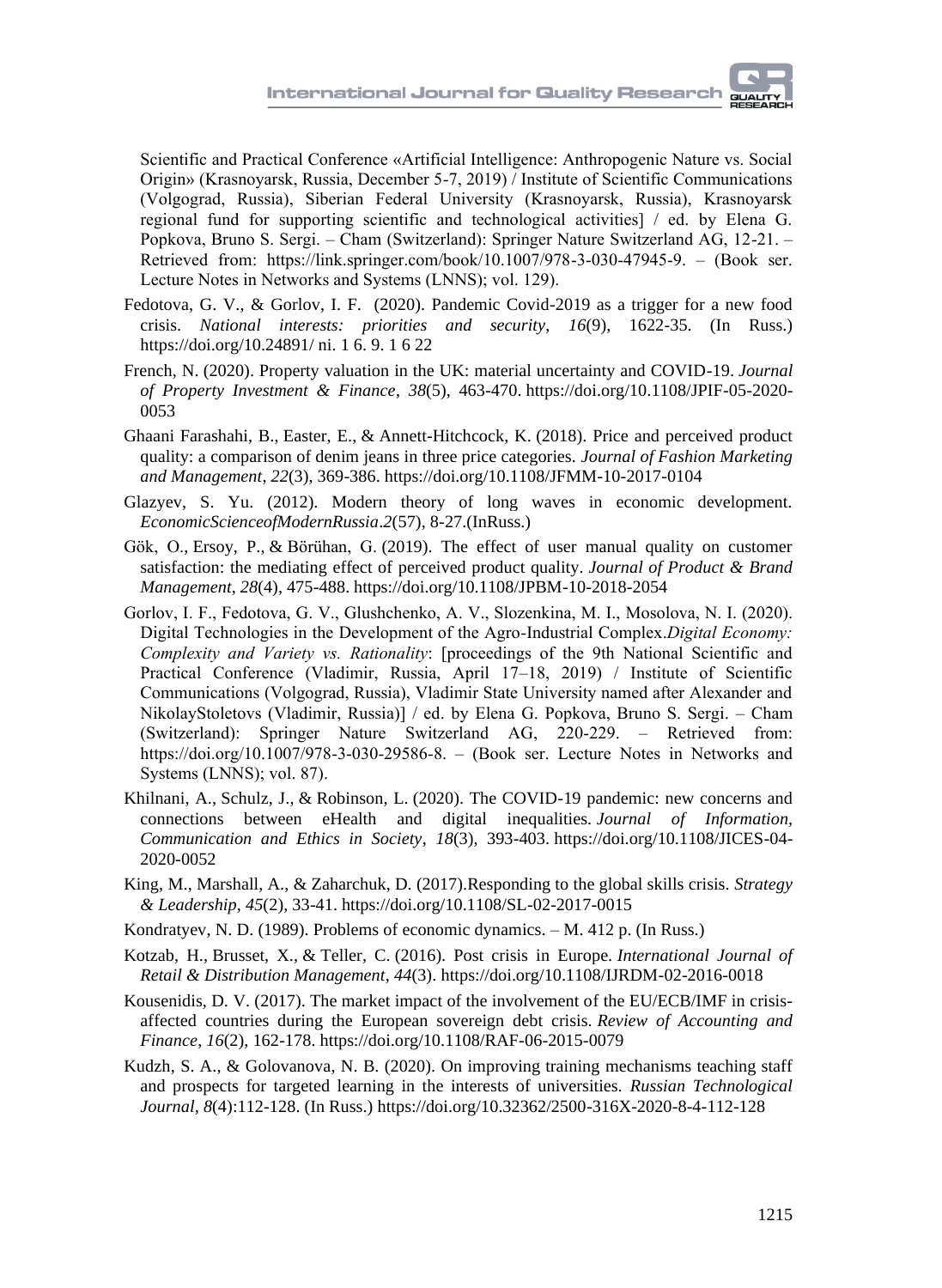

- [Kumar, M.,](https://www.emerald.com/insight/search?q=Mukesh%20Kumar) [Parsad, C.,](https://www.emerald.com/insight/search?q=Chandan%20Parsad) [Bamel, U.](https://www.emerald.com/insight/search?q=Umesh%20Kumar%20Bamel) K., [Prashar, S.,](https://www.emerald.com/insight/search?q=Sanjeev%20Prashar) & [Parashar, A.](https://www.emerald.com/insight/search?q=Archana%20Parashar) (2019).Influence of pre-crisis reputation and COO on diminishing a product-harm crisis. *[International Journal of](https://www.emerald.com/insight/publication/issn/1934-8835)  [Organizational Analysis](https://www.emerald.com/insight/publication/issn/1934-8835)*, *28*(4), 857-872. <https://doi.org/10.1108/IJOA-08-2019-1852>
- [Kusano, M.,](https://www.emerald.com/insight/search?q=Masaki%20Kusano) & [Sanada, M.](https://www.emerald.com/insight/search?q=Masatsugu%20Sanada) (2019). Crisis and organizational change: IASB's response to the financial crisis. *[Journal of Accounting & Organizational Change](https://www.emerald.com/insight/publication/issn/1832-5912)*, *15*(2), 278- 301. <https://doi.org/10.1108/JAOC-02-2018-0019>
- [Li, Y.,](https://www.emerald.com/insight/search?q=Ying%20Li) [Yang, K.,](https://www.emerald.com/insight/search?q=Ke%20Yang) [Chen, J.,](https://www.emerald.com/insight/search?q=Jin%20Chen) [Gupta, S.,](https://www.emerald.com/insight/search?q=Sumeet%20Gupta) & [Ning, F.](https://www.emerald.com/insight/search?q=Feiyang%20Ning) (2019). Can an apology change after-crisis user attitude? The role of social media in online crisis management. *[Information Technology](https://www.emerald.com/insight/publication/issn/0959-3845)  [& People](https://www.emerald.com/insight/publication/issn/0959-3845)*, *32*(4), 802-827. <https://doi.org/10.1108/ITP-03-2017-0103>
- [Lin, Y.,](https://www.emerald.com/insight/search?q=Yu%20Lin) [Liang, B.,](https://www.emerald.com/insight/search?q=Biwei%20Liang) & [Zhu, X.](https://www.emerald.com/insight/search?q=Xuechang%20Zhu) (2018). The effect of inventory performance on product quality: The mediating effect of financial performance. *[International Journal of Quality & Reliability](https://www.emerald.com/insight/publication/issn/0265-671X)  [Management](https://www.emerald.com/insight/publication/issn/0265-671X)*, *35*(10), 2227-2247. <https://doi.org/10.1108/IJQRM-08-2017-0162>
- Mandych, I. A., & Bykova A. V. (2019). Trends in innovation and investment development of high-tech enterprises. Russian Technological Journal.*7*(5), 79-92. (In Russ.) https://doi.org/10.32362/2500-316X-2019-7-5-79-92
- [Mani, S.,](https://www.emerald.com/insight/search?q=Swaminathan%20Mani) & [Mishra, M.](https://www.emerald.com/insight/search?q=Mridula%20Mishra) (2020). Non-monetary levers to enhance employee engagement in organizations – "GREAT" model of motivation during the Covid-19 crisis. *[Strategic HR](https://www.emerald.com/insight/publication/issn/1475-4398)  [Review](https://www.emerald.com/insight/publication/issn/1475-4398)*, *19*(4), 171-175. <https://doi.org/10.1108/SHR-04-2020-0028>
- [Marangos, J.](https://www.emerald.com/insight/search?q=John%20Marangos) (2019). Teaching social economics during the global financial crisis. *[International Journal of Social Economics](https://www.emerald.com/insight/publication/issn/0306-8293)*, *46*(8), 957- 959. <https://doi.org/10.1108/IJSE-08-2019-674>
- [Marciano, J.](https://www.emerald.com/insight/search?q=Joanne%20E.%20Marciano) E., [Peralta, L.](https://www.emerald.com/insight/search?q=Lee%20Melvin%20Peralta) M., [Lee, J.](https://www.emerald.com/insight/search?q=Ji%20Soo%20Lee) S., [Rosemurgy, H.,](https://www.emerald.com/insight/search?q=Hannah%20Rosemurgy) [Holloway, L.,](https://www.emerald.com/insight/search?q=Lillian%20Holloway) & [Bass, J.](https://www.emerald.com/insight/search?q=Justice%20Bass) (2020). Centering community: enacting culturally responsive-sustaining YPAR during COVID-19. *[Journal for Multicultural Education](https://www.emerald.com/insight/publication/issn/2053-535X)*, *14*(2), 163-175. [https://doi.org/10.1108/JME-04-](https://doi.org/10.1108/JME-04-2020-0026) [2020-0026](https://doi.org/10.1108/JME-04-2020-0026)
- [Omidkhah, S.](https://www.emerald.com/insight/search?q=Soodabeh%20Omidkhah) (2016). Knowledge management for competitive advantage during economic crisis. *[The Electronic Library](https://www.emerald.com/insight/publication/issn/0264-0473)*, *34*(4), 717-718. <https://doi.org/10.1108/EL-09-2015-0184>
- [Popkova, E.](https://proxylibrary.hse.ru:2073/authid/detail.uri?origin=resultslist&authorId=55671568200&zone=) G. (2019). [Preconditions of formation and development of industry 4.0 in the](https://proxylibrary.hse.ru:2073/record/display.uri?eid=2-s2.0-85051071659&origin=resultslist&sort=plf-f&src=s&st1=Popkova+E.G.&st2=&sid=909f4c7348a91edcd2694d36f4c15eb5&sot=b&sdt=b&sl=25&s=AUTHOR-NAME%28Popkova+E.G.%29&relpos=3&citeCnt=16&searchTerm=)  [conditions of knowledge economy.](https://proxylibrary.hse.ru:2073/record/display.uri?eid=2-s2.0-85051071659&origin=resultslist&sort=plf-f&src=s&st1=Popkova+E.G.&st2=&sid=909f4c7348a91edcd2694d36f4c15eb5&sot=b&sdt=b&sl=25&s=AUTHOR-NAME%28Popkova+E.G.%29&relpos=3&citeCnt=16&searchTerm=) *[Studies in Systems, Decision and Control,](https://proxylibrary.hse.ru:2073/sourceid/21100828949?origin=resultslist) 169*(1), 65-72.
- Popkova, E. G., Przhedetsky, Yu V., Przhedetskaya, N. V., & Borzenko, K. V. (Ed.) (2020). Marketing of Healthcare Organizations: Technologies of Public-Private Partnership*.*A volume in the series Popkova, E.G. (Ed.) *[Advances in Research on Russian Business and](https://www.infoagepub.com/series/Advances-in-Research-on-Russian-Business-and-Management)  [Management](https://www.infoagepub.com/series/Advances-in-Research-on-Russian-Business-and-Management)*, Charlotte, NC, USA, Information Age Publishing.
- Popkova, E. G., & Sergi, B. S. (2018). Will Industry 4.0 and Other Innovations Impact Russia's Development? In Bruno S. Sergi (Ed.) *Exploring the Future of Russia's Economy and Markets: Towards Sustainable Economic Development* (pp. 51-68). Bingley, UK: Emerald Publishing Limited.
- [Rajan, S.,](https://www.emerald.com/insight/search?q=Sruthi%20Rajan) & [Santhakumar, S.](https://www.emerald.com/insight/search?q=Shijin%20Santhakumar) (2018). Diffusion of crisis signals across the world: evidence from subprime crisis of 2008-2009. *[International Journal of Emerging Markets](https://www.emerald.com/insight/publication/issn/1746-8809)*, *13*(2), 410- 430. <https://doi.org/10.1108/IJoEM-04-2017-0113>
- [Raza, S.](https://www.emerald.com/insight/search?q=Syed%20Ali%20Raza) A., & [Karim, M.](https://www.emerald.com/insight/search?q=Mohd%20Zaini%20Abd%20Karim) Z. A. (2017). Influence of systemic banking crisis and currency crisis on the relationship of export and economic growth: Evidence from China. *[Journal of](https://www.emerald.com/insight/publication/issn/1754-4408)  [Chinese Economic and Foreign Trade Studies](https://www.emerald.com/insight/publication/issn/1754-4408)*, *10*(1), 82-110. <https://doi.org/10.1108/JCEFTS-04-2016-0012>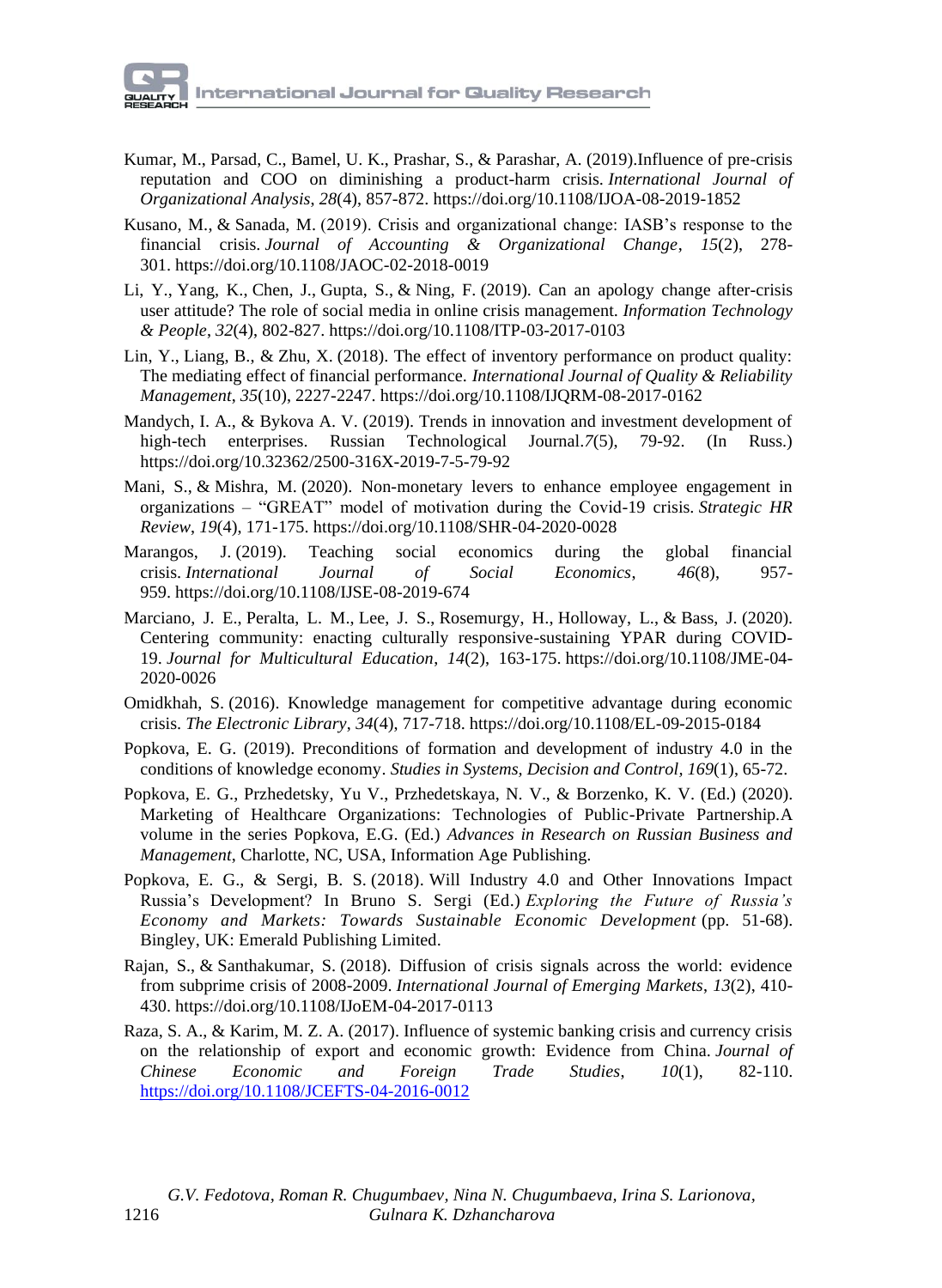- [Remko, V.](https://www.emerald.com/insight/search?q=van%20Hoek%20Remko) H. (2020). Research opportunities for a more resilient post-COVID-19 supply chain – closing the gap between research findings and industry practice. *[International Journal of](https://www.emerald.com/insight/publication/issn/0144-3577)  [Operations & Production Management](https://www.emerald.com/insight/publication/issn/0144-3577)*, *40*(4), 341-355. [https://doi.org/10.1108/IJOPM-03-](https://doi.org/10.1108/IJOPM-03-2020-0165) [2020-0165](https://doi.org/10.1108/IJOPM-03-2020-0165)
- [Rosillo-Díaz, E.,](https://www.emerald.com/insight/search?q=Elena%20Rosillo-D%C3%ADaz) [Blanco-Encomienda, F.](https://www.emerald.com/insight/search?q=Francisco%20Javier%20Blanco-Encomienda) J., & [Crespo-Almendros, E.](https://www.emerald.com/insight/search?q=Esmeralda%20Crespo-Almendros) (2019).A cross-cultural analysis of perceived product quality, perceived risk and purchase intention in e-commerce platforms. *[Journal of Enterprise Information Management](https://www.emerald.com/insight/publication/issn/1741-0398)*, *33*(1), 139- 160. <https://doi.org/10.1108/JEIM-06-2019-0150>
- [Sharma, S.](https://www.emerald.com/insight/search?q=Sharmistha%20Sharma) & [Bhatta, J.](https://www.emerald.com/insight/search?q=Jeevan%20Bhatta) (2020). Public health challenges during the COVID-19 outbreak in Nepal: a commentary. *[Journal of Health Research](https://www.emerald.com/insight/publication/issn/2586-940X)*, *34*(4), 373- 376. <https://doi.org/10.1108/JHR-05-2020-0124>
- Shishmanova, P. D. (2020). A comparative analysis of the main characteristics of human capital in Bulgaria and Russia. *Russian Technological Journal, 8*(4), 141-151. (In Russ.) <https://doi.org/10.32362/2500-316X-2020-8-4-141-151>
- Shulus, A. A., Akopova, E. S., Przhedetskaya, N. V., & Borzenko, K. V. (2020). Intellectual Production and Consumption: A New Reality of the 21st Century. *Lecture Notes in Networks and Systems, 92*, 353-359.
- [Stolyarov, N.](https://proxylibrary.hse.ru:2073/authid/detail.uri?origin=AuthorProfile&authorId=57210110510&zone=) O., [Petrenko, E.](https://proxylibrary.hse.ru:2073/authid/detail.uri?origin=AuthorProfile&authorId=57192267828&zone=) S., [Serova, O.](https://proxylibrary.hse.ru:2073/authid/detail.uri?origin=AuthorProfile&authorId=57205322234&zone=) A., & [Umuralieva, A.](https://proxylibrary.hse.ru:2073/authid/detail.uri?origin=AuthorProfile&authorId=57211182188&zone=) S. (2020). [The Digital](https://proxylibrary.hse.ru:2073/record/display.uri?eid=2-s2.0-85072878366&origin=resultslist&sort=plf-f&src=s&sid=dbcd353715845cf560b6678e8bccfb41&sot=autdocs&sdt=autdocs&sl=18&s=AU-ID%2857192267828%29&relpos=2&citeCnt=0&searchTerm=)  [Reality of the Modern Economy: New Actors and New Decision-Making Logic.](https://proxylibrary.hse.ru:2073/record/display.uri?eid=2-s2.0-85072878366&origin=resultslist&sort=plf-f&src=s&sid=dbcd353715845cf560b6678e8bccfb41&sot=autdocs&sdt=autdocs&sl=18&s=AU-ID%2857192267828%29&relpos=2&citeCnt=0&searchTerm=) *[Lecture](https://proxylibrary.hse.ru:2073/sourceid/21100901469?origin=resultslist)  [Notes in Networks and Systems,](https://proxylibrary.hse.ru:2073/sourceid/21100901469?origin=resultslist) 87*, 882-888.
- Sulakshin, S. S., Bagdasaryan, V. E., Stroganova, S. M. (2011). The quality and success of public policies and management. *Quality and success of public policies and management. Materials of the scientific seminar*, *1*(39), 7-133.(In Russ.)

#### **Gilyan V. Fedotova**

Volga region research Institute of production and processing of meat and dairy products, Volgograd, Russia Kalmyk State University Elista, Russia [g\\_evgeeva@mail.ru](mailto:g_evgeeva@mail.ru)

#### **Irina S. Larionova**

Moscow State Academy of Internal Medicine and Biotechnology named after K.I. Scriabin, Moscow, Russia lis.lair@gmail.com

**Roman R. Chugumbaev**  Russian University of Transport, Moscow, Russia [romanry@yandex.ru](mailto:romanry@yandex.ru)

#### **Nina N. Chugumbaeva** Russian Technological University (RTU MIREA), Moscow, Russia nina-ch2005@mail.ru

**Gulnara K. Dzhancharova** Russian State Agricultural University - Moscow Agricultural Academy of K.A. Timiryazev Russia, Moscow [goollin@mail.ru](mailto:goollin@mail.ru)